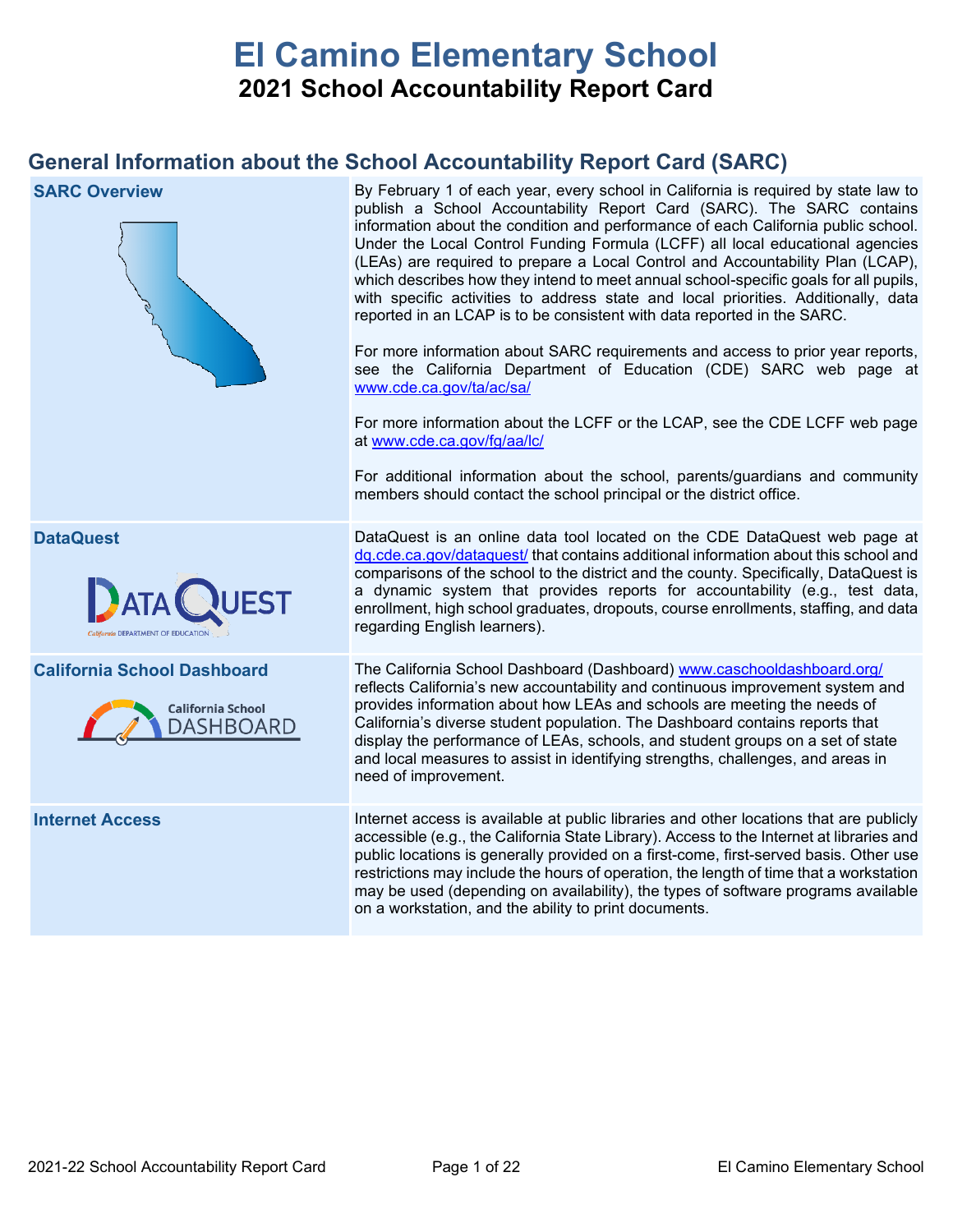# **2021-22 School Contact Information**

| <b>School Name</b>                                | El Camino Elementary School    |  |  |  |  |
|---------------------------------------------------|--------------------------------|--|--|--|--|
| <b>Street</b>                                     | 1525 West 5th Street           |  |  |  |  |
| City, State, Zip                                  | Ontario, CA 91762              |  |  |  |  |
| <b>Phone Number</b>                               | 909-986-6402                   |  |  |  |  |
| <b>Principal</b>                                  | Luisa Mark                     |  |  |  |  |
| <b>Email Address</b>                              | luisa.mark@omsd.net            |  |  |  |  |
| <b>School Website</b>                             | https://www.omsd.net/Domain/16 |  |  |  |  |
| County-District-School (CDS) Code 36-678196036230 |                                |  |  |  |  |

| <b>2021-22 District Contact Information</b> |                                   |  |  |  |
|---------------------------------------------|-----------------------------------|--|--|--|
| <b>District Name</b>                        | Ontario-Montclair School District |  |  |  |
| <b>Phone Number</b>                         | $(909)$ 459-2500                  |  |  |  |
| Superintendent                              | Dr. James Q. Hammond              |  |  |  |
| <b>Email Address</b>                        | info@omsd.net                     |  |  |  |
| <b>District Website Address</b>             | https://www.omsd.net              |  |  |  |

### **2021-22 School Overview**

The mission of El Camino Elementary School, a progressive community of educators and learners, is to empower every student with knowledge and skills to become a productive member of society through a dynamic educational environment. El Camino Elementary is a school in the Ontario-Montclair School District. We are committed to working collaboratively with families, community members, teachers and staff to ensure that our El Camino students receive the skills needed to be college and career ready. We currently serve a diverse population of approximately of 480 students from preschool to sixth grade. This consist of 90.2% socioeconomically disadvantaged, 18.4% English Language Learners, 32.6% students with disabilities, and 0.5 % foster youth. Additionally, El Camino is an integrated school that serves mild to moderate students who participate in the district's Autism Program and general education students.

El Camino Elementary School continues to support the "whole child" approach, academically, behaviorally and socioemotionally. We participate in the school-wide implementation of Positive Behavior Interventions and Supports (PBIS). PBIS focuses on creating and sustaining school-wide and classroom behavior management systems, as well as individual systems of support that improve the educational environment for all children. Our aim is to explicitly teach behavior expectations and then reinforce the positive behaviors displayed by students through recognition. We implement specific interventions to reshape behaviors and support individual students with their social/emotional/behavioral needs. This includes silent mentoring, PBIS class, Check-in Checkout, and other restorative practices. At El Camino, we also teach empathy and acceptance for others through PBIS. We are dedicated to making sure that ALL students have the tools and resources they need to be successful. The dedication of our staff to teach our students how to serve as positive and contributing members of our society. Our school has received PBIS gold recognition for the 3rd year in a row.

El Camino continues to be committed to providing 21st century learning. We use technology as a tool for the classroom and throughout our campus, implementing one-to-one devices in Kindergarten through sixth grade. We have a school library that is available for all students. In order to encourage reading, we implement a Reading Counts incentive program. Different incentive programs to encourage reading, as well as providing awards to students who meet their lexile level reading goal at each trimester. We continue to be committed to building a strong literacy program to foster student's love of reading and increase the level of reading among our students.

El Camino Elementary has implemented a Multi-Tiered System of Support to ensure that ALL students are successful in achieving state academic success. Our primary grades (K-3) are implementing a systematic reading intervention program 5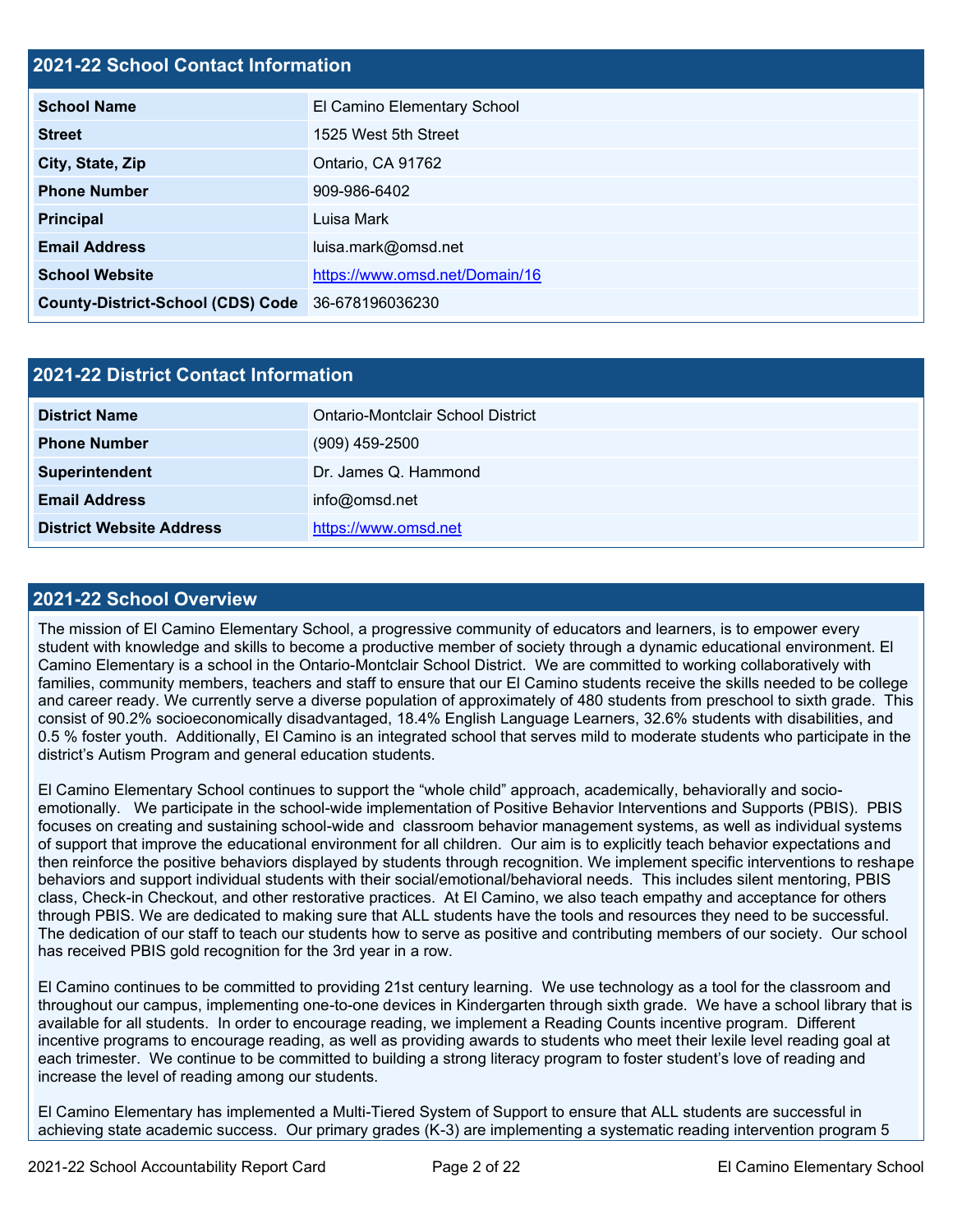### **2021-22 School Overview**

days per week, and our upper grades are implementing targeted reading instruction to students in homogenous groups at least 4 days per week. We then monitor our students' progress every six weeks in order to determine the need for further intervention, as well as using the data to drive instruction. We provide our English Learners with explicit and targeted instruction to develop their English proficiency through daily Designated ELD, as well as Integrated ELD.

At El Camino Elementary, our students learn that they ALL will and can earn a college degree. We have adopted and implement the Advancement Via Individual Determination or AVID theory. 82% of our Kindergarten through sixth grade teachers are AVID trained; however, all of our teachers integrate AVID strategies into their daily practices and lessons. Our students continue to have multiple opportunities to enhance their learning by participating in Coding classes, band, Chess club, GATE classes, sports programs and other enrichment activities. Students also have the opportunity to take different field trips to enhance their learning. Student achievement and effective teaching go hand in hand and these are the most important things we do each day to ensure that ALL students are successful.

# **About this School**

| 2020-21 Student Enrollment by Grade Level |                           |  |  |  |
|-------------------------------------------|---------------------------|--|--|--|
| <b>Grade Level</b>                        | <b>Number of Students</b> |  |  |  |
| Kindergarten                              | 71                        |  |  |  |
| Grade 1                                   | 67                        |  |  |  |
| Grade 2                                   | 54                        |  |  |  |
| Grade 3                                   | 61                        |  |  |  |
| Grade 4                                   | 58                        |  |  |  |
| Grade 5                                   | 50                        |  |  |  |
| Grade 6                                   | 51                        |  |  |  |
| <b>Total Enrollment</b>                   | 412                       |  |  |  |

# **2020-21 Student Enrollment by Student Group**

| <b>Student Group</b>                   | <b>Percent of Total Enrollment</b> |
|----------------------------------------|------------------------------------|
| Female                                 | 39.8                               |
| <b>Male</b>                            | 60.2                               |
| American Indian or Alaska Native       | 1                                  |
| <b>Asian</b>                           | 4.1                                |
| <b>Black or African American</b>       | 3.6                                |
| <b>Filipino</b>                        | 1.7                                |
| <b>Hispanic or Latino</b>              | 82.8                               |
| <b>Two or More Races</b>               | 0.2                                |
| <b>White</b>                           | 6.6                                |
| <b>English Learners</b>                | 18.4                               |
| <b>Foster Youth</b>                    | 0.5                                |
| <b>Homeless</b>                        | 13.6                               |
| <b>Socioeconomically Disadvantaged</b> | 91.7                               |
| <b>Students with Disabilities</b>      | 36.4                               |

2021-22 School Accountability Report Card Page 3 of 22 El Camino Elementary School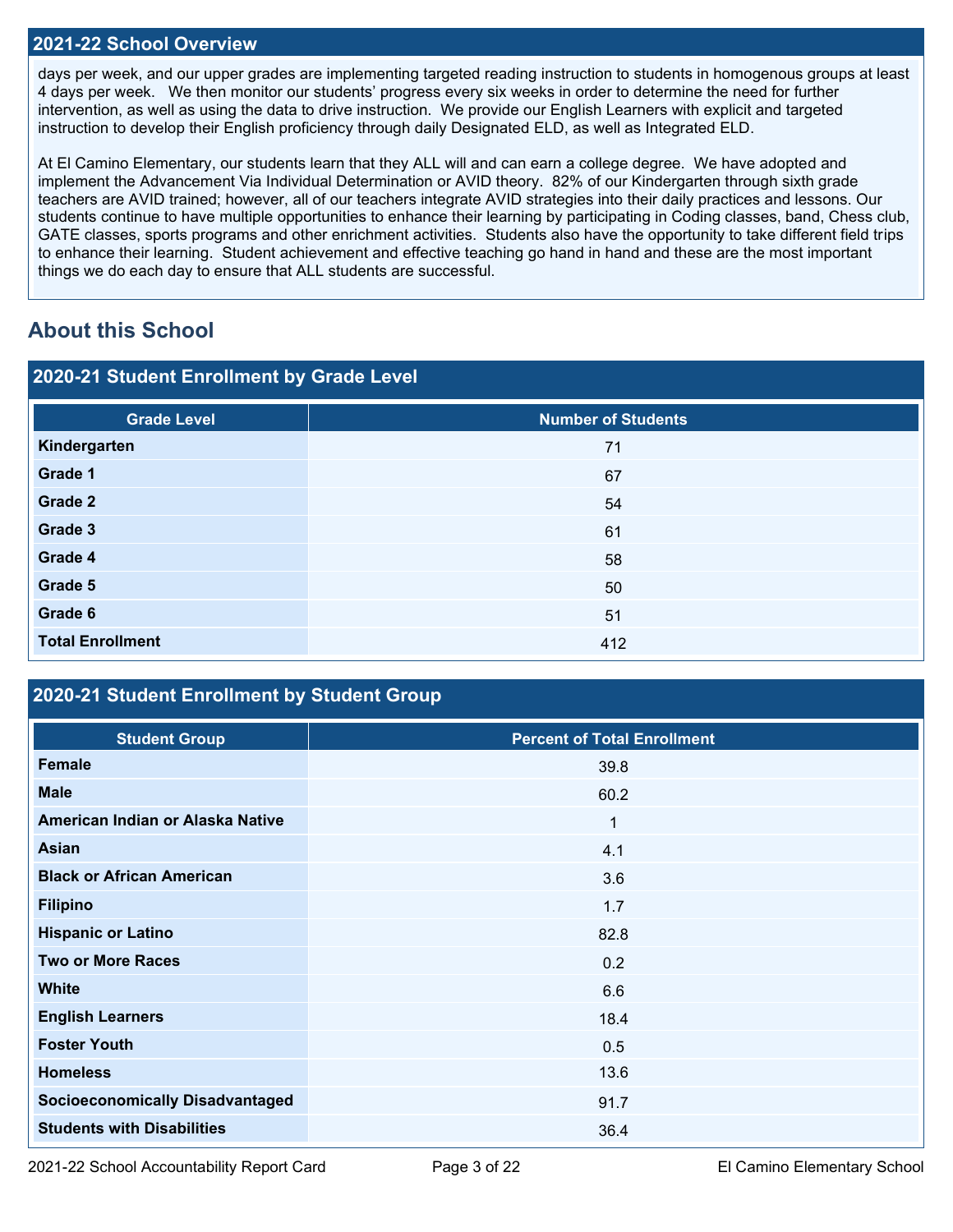# **A. Conditions of Learning State Priority: Basic**

The SARC provides the following information relevant to the State priority: Basic (Priority 1):

- Degree to which teachers are appropriately assigned and fully credentialed in the subject area and for the pupils they are teaching;
	- Pupils have access to standards-aligned instructional materials; and
- School facilities are maintained in good repair

Note: For more information refer to the Updated Teacher Equity Definitions web page at<https://www.cde.ca.gov/pd/ee/teacherequitydefinitions.asp>

### **2019-20 Teacher Preparation and Placement**

| <b>Authorization/Assignment</b>                                                                 | 2019-20 |
|-------------------------------------------------------------------------------------------------|---------|
| Fully (Preliminary or Clear) Credentialed for Subject and Student Placement (properly assigned) |         |
| Intern Credential Holders Properly Assigned                                                     |         |
| Teachers Without Credentials and Misassignments ("ineffective" under ESSA)                      |         |
| Credentialed Teachers Assigned Out-of-Field ("out-of-field" under ESSA)                         |         |
| <b>Unknown</b>                                                                                  |         |
| <b>Total Teaching Positions</b>                                                                 |         |
|                                                                                                 |         |

Note: The data in this table is based on Full Time Equivalent (FTE) status. One FTE equals one staff member working full time; one FTE could also represent two staff members who each work 50 percent of full time. Additionally, an assignment is defined as a position that an educator is assigned to based on setting, subject, and grade level. An authorization is defined as the services that an educator is authorized to provide to students.

# **2019-20 Teachers Without Credentials and Misassignments (considered "ineffective" under ESSA)**

| <b>Authorization/Assignment</b>                              | 2019-20 |
|--------------------------------------------------------------|---------|
| <b>Permits and Waivers</b>                                   |         |
| <b>Misassignments</b>                                        |         |
| <b>Vacant Positions</b>                                      |         |
| <b>Total Teachers Without Credentials and Misassignments</b> |         |

# **2019-20 Credentialed Teachers Assigned Out-of-Field (considered "out-of-field" under ESSA)**

| <b>Indicator</b>                                       | 2019-20 |
|--------------------------------------------------------|---------|
| Credentialed Teachers Authorized on a Permit or Waiver |         |
| <b>Local Assignment Options</b>                        |         |
| <b>Total Out-of-Field Teachers</b>                     |         |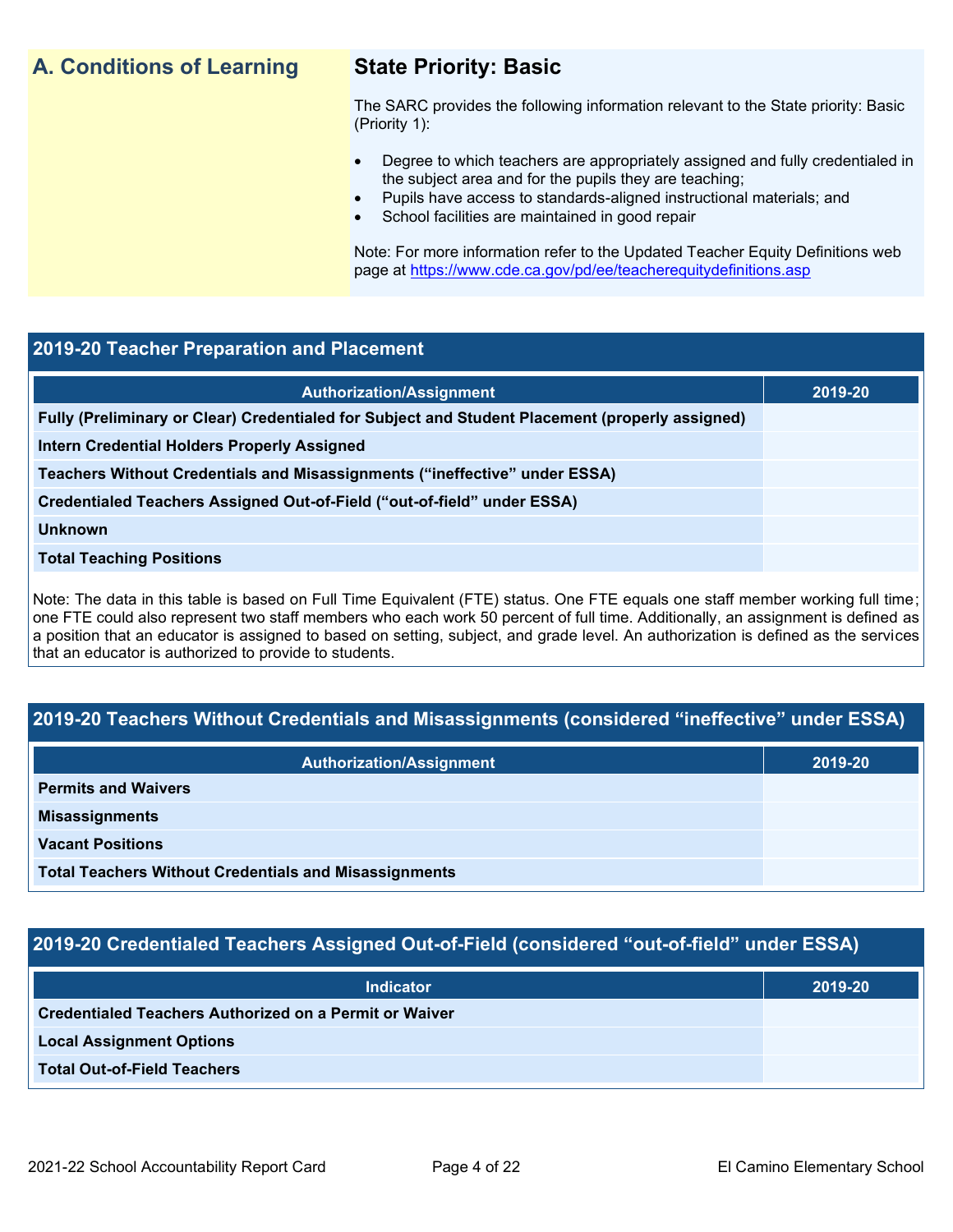# **2019-20 Class Assignments**

| <b>Indicator</b>                                                                                                                                    | 2019-20 |
|-----------------------------------------------------------------------------------------------------------------------------------------------------|---------|
| <b>Misassignments for English Learners</b><br>(a percentage of all the classes with English learners taught by teachers that are misassigned)       |         |
| No credential, permit or authorization to teach<br>(a percentage of all the classes taught by teachers with no record of an authorization to teach) |         |

# **2021-22 Quality, Currency, Availability of Textbooks and Other Instructional Materials**

**Year and month in which the data were collected August 2020** August 2020

| <b>Subject</b>                | Textbooks and Other Instructional Materials/year of<br><b>Adoption</b>                                                                                                                                                                                                                                                                                                                                                                                                               | <b>From</b><br><b>Most</b><br><b>Recent</b><br><b>Adoption</b> | <b>Percent</b><br><b>Students</b><br><b>Lacking Own</b><br><b>Assigned</b><br>Copy |
|-------------------------------|--------------------------------------------------------------------------------------------------------------------------------------------------------------------------------------------------------------------------------------------------------------------------------------------------------------------------------------------------------------------------------------------------------------------------------------------------------------------------------------|----------------------------------------------------------------|------------------------------------------------------------------------------------|
| <b>Reading/Language Arts</b>  | TK Big Day (Houghton-Mifflin-Harcourt) - Adopted 2016<br>K-6 Wonders (McGraw-Hill) - Adopted 2016                                                                                                                                                                                                                                                                                                                                                                                    | Yes                                                            | 0%                                                                                 |
| <b>Mathematics</b>            | TK-8 - Eureka Math (Great Minds)- Adopted 2015* and then<br>in 2018* for Dual Immersion program.<br>K-8 mathematics materials were selected by OMSD<br>stakeholders to adopt due to the level of rigor of the program<br>and a strong alignment with the California State Standards.<br>*TK mathematics materials are from the most recent local<br>adoption.<br>Integrated Math, High School Credit Course, Houghton Mifflin<br>Harcourt, Integrated Math I, 2015 adopted May, 2020 | No                                                             | 0%                                                                                 |
| <b>Science</b>                | TK- Big Day Houghton-Mifflin- Adopted 2016<br>K-5 California Inspire Science (McGraw Hill) - Adopted 2019<br>6-8 California Inspire Science-Preferred Integrated (McGraw<br>Hill) - Adopted 2019                                                                                                                                                                                                                                                                                     | Yes                                                            | 0%                                                                                 |
| <b>History-Social Science</b> | TK Big Day (Houghton-Mifflin-Harcourt) - Adopted 2016<br>K-5 California Vistas (Macmillan/McGraw-Hill) - Adopted<br>2006*<br>6-8 My World Interactive (Pearson) - Adopted 2018<br>*K-5 History/Social Science materials are not from the most<br>recent state adoption; however, the district has determined<br>through local review that the materials are still aligned to<br>current state standards.                                                                             | Yes                                                            | $0\%$                                                                              |
| <b>Foreign Language</b>       | *Spanish II S, High School Credit Course, Vista, Imagina, 4th<br>Edition, adopted May 2020 - *Not from the most recent state<br>adoption.<br>Spanish for Native Speakers, McDougal Littel, Tu Mundo,<br>2008, adopted July 2008<br>Beginning Spanish, Prentice Hall, Realidades, 2008, adopted<br><b>July 2008</b>                                                                                                                                                                   | Yes                                                            | 0%                                                                                 |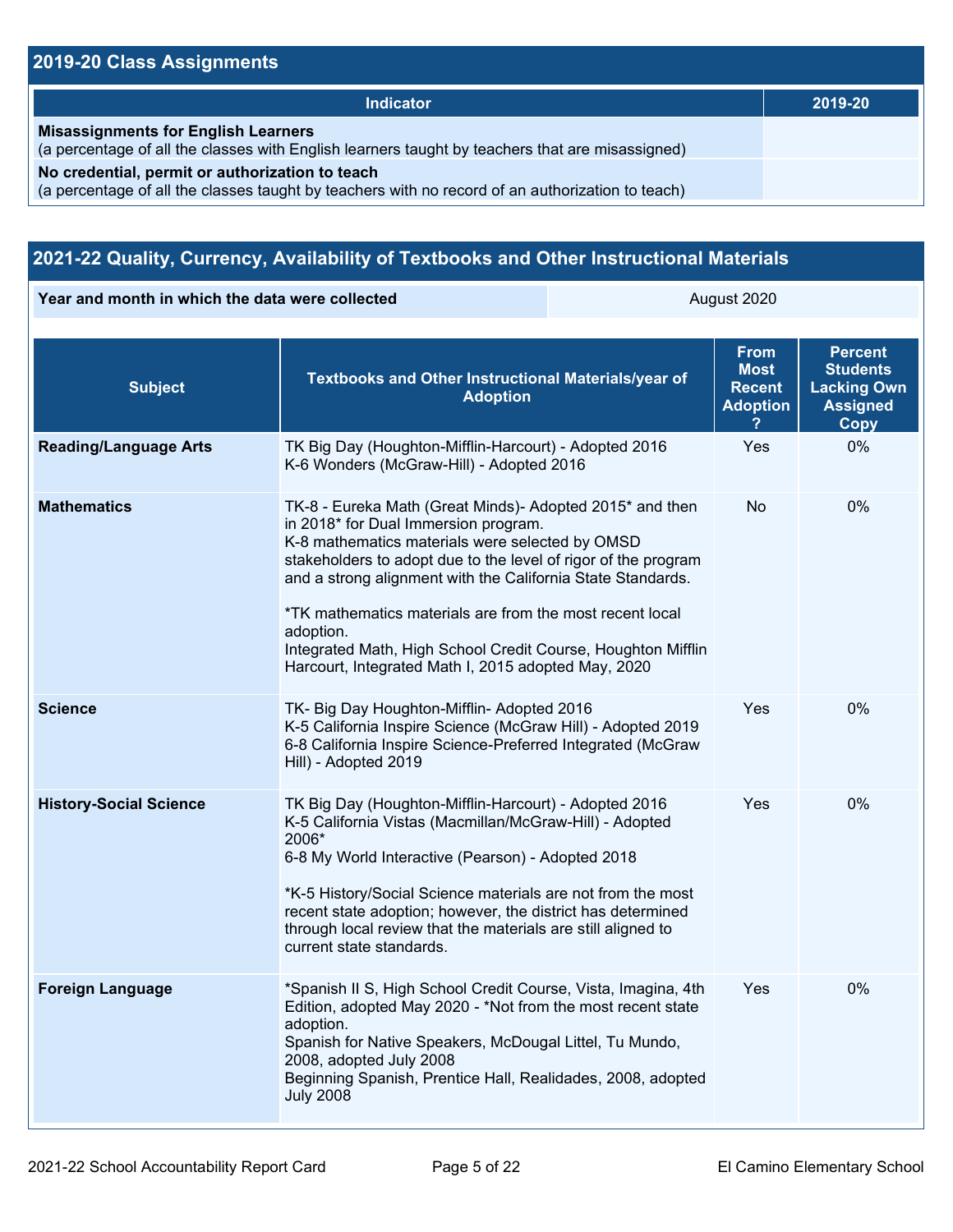| <b>Health</b>                     | K-8 Focus on You (Charles Merrill Publishing) - Adopted<br>1984                                                                                                                                                                                  | No  | $0\%$ |
|-----------------------------------|--------------------------------------------------------------------------------------------------------------------------------------------------------------------------------------------------------------------------------------------------|-----|-------|
| <b>Visual and Performing Arts</b> | TK-6 Theatre Arts Connection (SRA/McGraw-Hill) - Adopted<br>2008<br>TK-6 Art Connection (SRA/McGraw-Hill) - Adopted 2008<br>TK-8 CA Spotlight on Music (McGraw-Hill) - Adopted 2008<br>6-8 Middle School Art Series (McGraw-Hill) - Adopted 2008 | Yes | 0%    |

### **School Facility Conditions and Planned Improvements**

El Camino Elementary School was constructed in 1955 with 24 permanent classrooms. Over the years, portable classrooms have been added to accommodate the growth of the student population. An additional portable was purchased by the PTSO and El Camino's categorical funds for parent meetings. There is also a Multipurpose Building, staff lounge, staff workroom, resource support program room, speech room, and several small rooms used as offices and for student testing or counseling. All of the preschool and kindergarten classrooms have access to restrooms. There are boys' and girls' restrooms for both primary and upper grades, and adult restrooms in the office. All restrooms function properly. During the 2006-07 school year, local bond funds, Measure M, and state matching funds were used to construct the multipurpose room. Drinking fountains and bathrooms w ere also modernized with those funds.

There is a primary grade playground, upper-grade playground, and a pre-school/kindergarten playground. Each playground is clean and adorned with shade trees, shrubs, and flowers. Additionally, there is a large field for soccer and softball. Adjacent to the school is Gibbs Park, which is available for all school groups. Proctors supervise children while at recess and lunch. Gates are locked and all visitors must register with the front office before entering the premises. Signs have been placed at all gates directing visitors to check in with office personnel, at which time they sign in and wear a visitor's badge while on campus. Preschool students are escorted to their classroom where they must be signed in and out. Students who either arrive late or leave early or are picked up late after dismissal are also signed out. At all times, the safety of children is the most important focus of the school so that all students and parents feel safe.

The district maintenance department maintains an active facilities inspection and repair system to ensure that all schools are clean, safe, and functional. District maintenance staff ensures that the repairs necessary to keep the school in good repair and working order are completed in a timely manner. Emergency repairs are given the highest priority in order that the educational process continues without interruption or problem.

The three custodians, as well as the entire El Camino staff, are keenly aware of the need to provide a clean, safe, and orderly campus for staff, students, and parents. The custodians are supervised on-site by the Administrators, and also through the district's director of Maintenance and Operations. They have developed cleaning schedules that reflect daily, weekly, monthly cleanings as well as deep-cleaning opportunities such as during w inter, spring and summer breaks. Additionally, the site regularly submits and monitors work orders as needed to repair or replace any damaged or broken equipment.

The last state inspection mandated under the Williams Settlement was completed in January 19, 2021. The report on this inspection was forwarded to the Superintendent of Schools.

### **Year and month of the most recent FIT report** All and the Muslim Change of Muslim January 19, 2021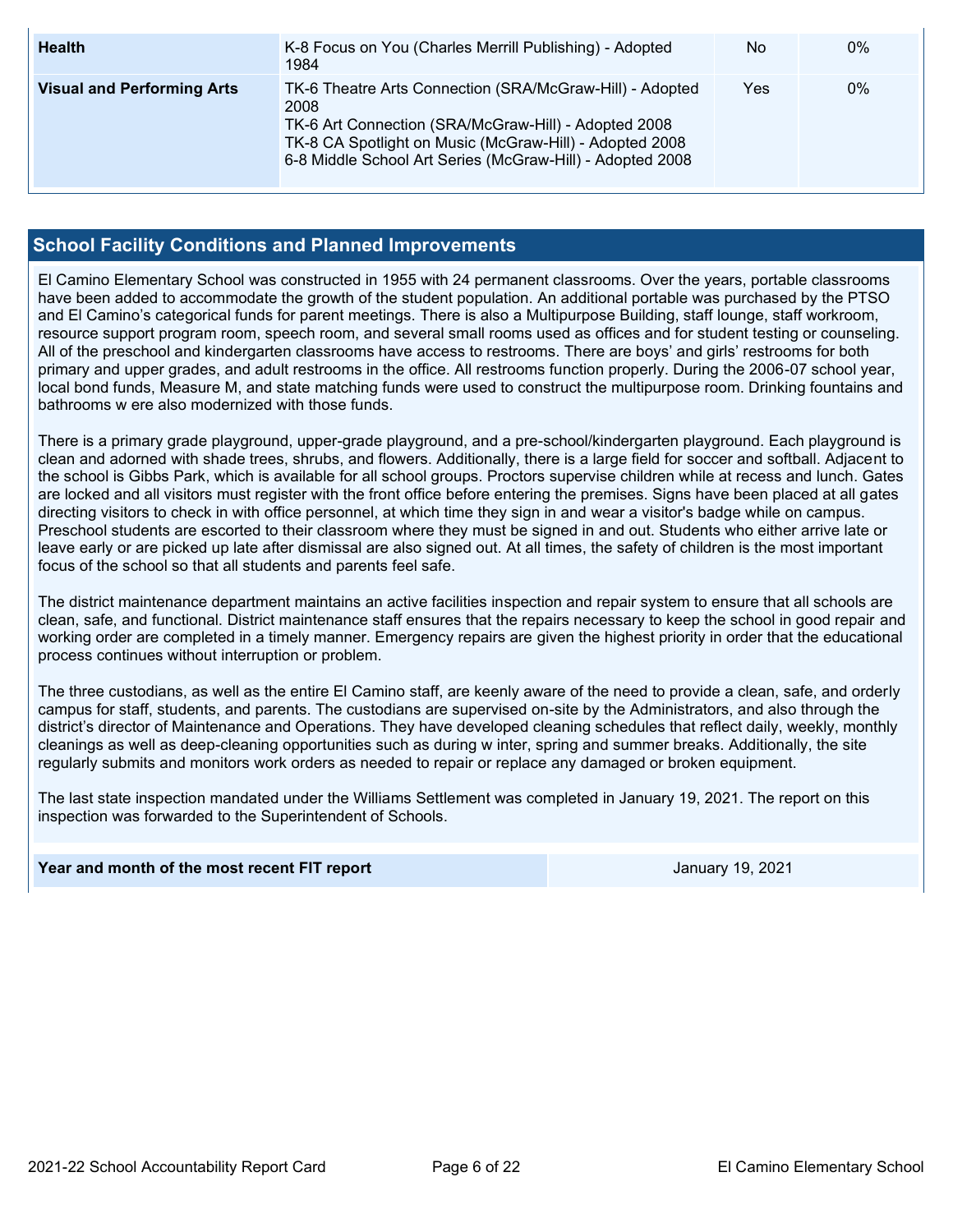| <b>School Facility Conditions and Planned Improvements</b>                    |                           |                                              |  |                                                                                                                                                                     |  |
|-------------------------------------------------------------------------------|---------------------------|----------------------------------------------|--|---------------------------------------------------------------------------------------------------------------------------------------------------------------------|--|
| <b>System Inspected</b>                                                       |                           | Rate<br>Rate<br>Rate<br>Fair<br>Good<br>Poor |  | <b>Repair Needed and Action Taken or Planned</b>                                                                                                                    |  |
| <b>Systems:</b><br>Gas Leaks, Mechanical/HVAC, Sewer                          | X                         |                                              |  | None                                                                                                                                                                |  |
| Interior:<br><b>Interior Surfaces</b>                                         | $\boldsymbol{\mathsf{X}}$ |                                              |  | Replace or repaint stained ceiling tile in RM 14,<br>P17 carpet seams need repair                                                                                   |  |
| Cleanliness:<br>Overall Cleanliness, Pest/Vermin Infestation                  | $\mathsf{X}$              |                                              |  | <b>None</b>                                                                                                                                                         |  |
| <b>Electrical</b>                                                             | X                         |                                              |  | MPR 5S box needs extension and cover                                                                                                                                |  |
| <b>Restrooms/Fountains:</b><br>Restrooms, Sinks/ Fountains                    | X                         |                                              |  | None                                                                                                                                                                |  |
| Safety:<br>Fire Safety, Hazardous Materials                                   | X                         |                                              |  | Paint is peeling on exterior east side of building A<br>- mechanical RM, RM 31 fire extinguisher needs<br>to be mounted, RM G106 Storage needs fire<br>extinguisher |  |
| Structural:<br>Structural Damage, Roofs                                       | $\sf X$                   |                                              |  | None                                                                                                                                                                |  |
| <b>External:</b><br>Playground/School Grounds, Windows/<br>Doors/Gates/Fences | $\sf X$                   |                                              |  | Door to be replaced mechanical RM-Building A,<br>RM 32 south door does not close properly, P39<br>and P17 doors don't close properly*                               |  |

| <b>Overall Facility Rate</b> |      |      |      |  |  |  |
|------------------------------|------|------|------|--|--|--|
| <b>Exemplary</b>             | Good | Fair | Poor |  |  |  |
|                              |      |      |      |  |  |  |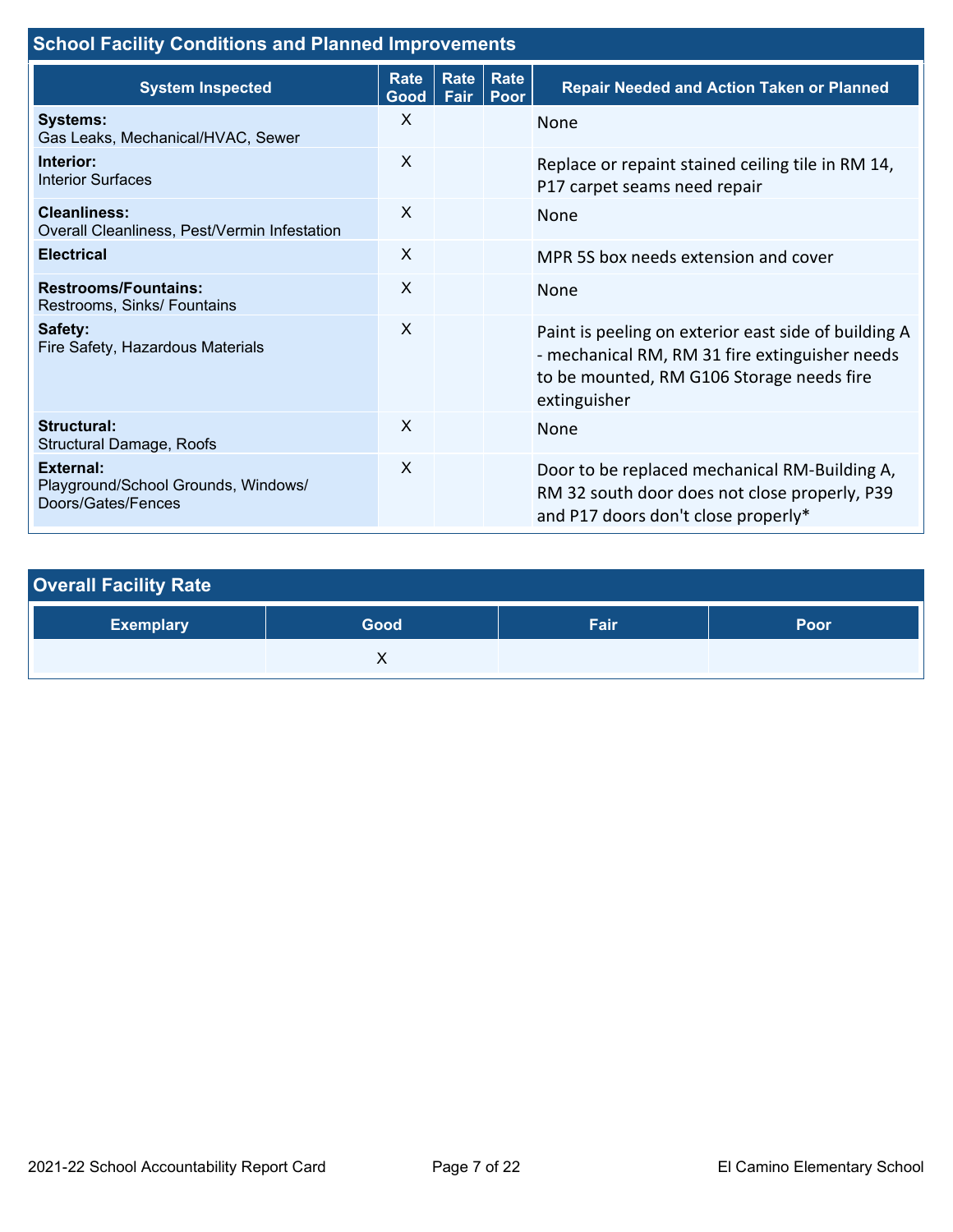# **B. Pupil Outcomes State Priority: Pupil Achievement**

The SARC provides the following information relevant to the State priority: Pupil Achievement (Priority 4):

### **Statewide Assessments**

(i.e., California Assessment of Student Performance and Progress [CAASPP] System includes the Smarter Balanced Summative Assessments for students in the general education population and the California Alternate Assessments [CAAs] for English language arts/literacy [ELA] and mathematics given in grades three through eight and grade eleven. Only eligible students may participate in the administration of the CAAs. CAAs items are aligned with alternate achievement standards, which are linked with the Common Core State Standards [CCSS] for students with the most significant cognitive disabilities).

The CAASPP System encompasses the following assessments and student participation requirements:

- 1. **Smarter Balanced Summative Assessments and CAAs for ELA** in grades three through eight and grade eleven.
- 2. **Smarter Balanced Summative Assessments and CAAs for mathematics** in grades three through eight and grade eleven.
- 3. **California Science Test (CAST) and CAAs for Science** in grades five, eight, and once in high school (i.e., grade ten, eleven, or twelve).

### **SARC Reporting in the 2020-2021 School Year Only**

Where the most viable option, LEAs were required to administer the statewide summative assessment in ELA and mathematics. Where a statewide summative assessment was not the most viable option for the LEA (or for one or more gradelevel[s] within the LEA) due to the pandemic, LEAs were allowed to report results from a different assessment that met the criteria established by the State Board of Education (SBE) on March 16, 2021. The assessments were required to be:

- Aligned with CA CCSS for ELA and mathematics;
- Available to students in grades 3 through 8, and grade 11; and
- Uniformly administered across a grade, grade span, school, or district to all eligible students.

### **Options**

Note that the CAAs could only be administered in-person following health and safety requirements. If it was not viable for the LEA to administer the CAAs in person with health and safety guidelines in place, the LEA was directed to not administer the tests. There were no other assessment options available for the CAAs. Schools administered the Smarter Balanced Summative Assessments for ELA and mathematics, other assessments that meet the SBE criteria, or a combination of both, and they could only choose one of the following:

- Smarter Balanced ELA and mathematics summative assessments;
- Other assessments meeting the SBE criteria; or
- Combination of Smarter Balanced ELA and mathematics summative assessments and other assessments.

The percentage of students who have successfully completed courses that satisfy the requirements for entrance to the University of California and the California State University, or career technical education sequences or programs of study.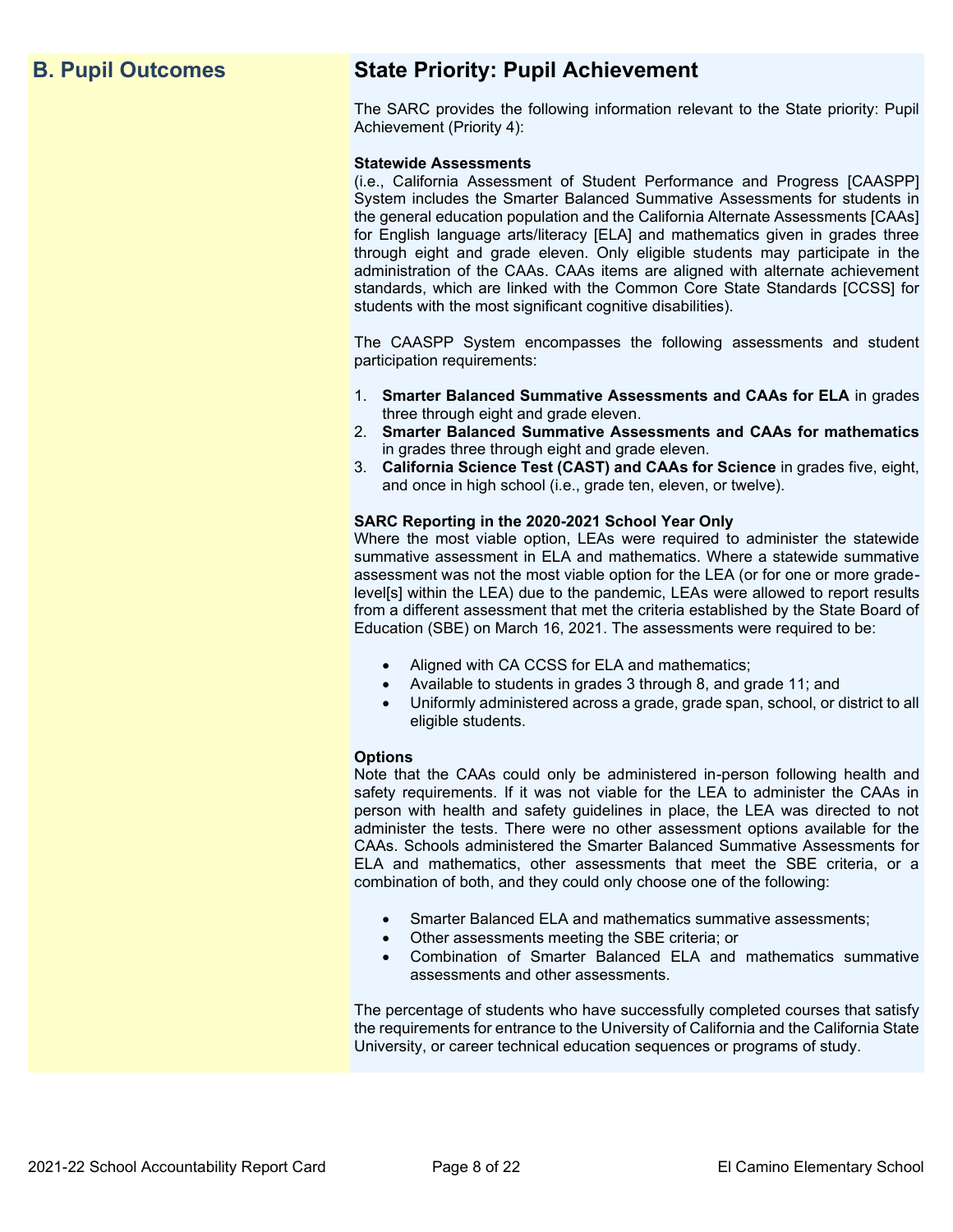### **Percentage of Students Meeting or Exceeding the State Standard on CAASPP**

This table displays CAASPP test results in ELA and mathematics for all students grades three through eight and grade eleven taking and completing a state-administered assessment.

The 2019-2020 data cells with N/A values indicate that the 2019-2020 data are not available due to the COVID-19 pandemic and resulting summative test suspension. The Executive Order N-30-20 was issued which waived the assessment, accountability, and reporting requirements for the 2019-2020 school year.

The 2020-2021 data cells have N/A values because these data are not comparable to other year data due to the COVID-19 pandemic during the 2020-2021 school year. Where the CAASPP assessments in ELA and/or mathematics is not the most viable option, the LEAs were allowed to administer local assessments. Therefore, the 2020-2021 data between school years for the school, district, state are not an accurate comparison. As such, it is inappropriate to compare results of the 2020-2021 school year to other school years.

| <b>Subject</b>                                                       | <b>School</b><br>2019-20 | <b>School</b><br>2020-21 | <b>District</b><br>2019-20 | <b>District</b><br>2020-21 | <b>State</b><br>2019-20 | <b>State</b><br>2020-21 |
|----------------------------------------------------------------------|--------------------------|--------------------------|----------------------------|----------------------------|-------------------------|-------------------------|
| <b>English Language Arts/Literacy</b><br>$\left($ grades 3-8 and 11) | N/A                      | N/A                      | N/A                        | N/A                        | N/A                     | N/A                     |
| <b>Mathematics</b><br>$(grades 3-8 and 11)$                          | N/A                      | N/A                      | N/A                        | N/A                        | N/A                     | N/A                     |

# **2020-21 CAASPP Test Results in ELA by Student Group**

This table displays CAASPP test results in ELA by student group for students grades three through eight and grade eleven taking and completing a state-administered assessment. The CDE will populate this table for schools in cases where the school administered the CAASPP assessment. In cases where the school administered a local assessment instead of CAASPP, the CDE will populate this table with "NT" values, meaning this school did not test students using the CAASPP. See the local assessment(s) table for more information.

| <b>CAASPP</b><br><b>Student Groups</b> | <b>CAASPP</b><br><b>Total</b><br><b>Enrollment</b> | <b>CAASPP</b><br><b>Number</b><br><b>Tested</b> | <b>CAASPP</b><br><b>Percent</b><br><b>Tested</b> | <b>CAASPP</b><br><b>Percent</b><br><b>Not Tested</b> | <b>CAASPP</b><br><b>Percent</b><br>Met or<br><b>Exceeded</b> |
|----------------------------------------|----------------------------------------------------|-------------------------------------------------|--------------------------------------------------|------------------------------------------------------|--------------------------------------------------------------|
| <b>All Students</b>                    | 218                                                | <b>NT</b>                                       | <b>NT</b>                                        | <b>NT</b>                                            | <b>NT</b>                                                    |
| <b>Female</b>                          | 85                                                 | <b>NT</b>                                       | <b>NT</b>                                        | <b>NT</b>                                            | <b>NT</b>                                                    |
| <b>Male</b>                            | 133                                                | <b>NT</b>                                       | <b>NT</b>                                        | <b>NT</b>                                            | <b>NT</b>                                                    |
| American Indian or Alaska Native       | $\qquad \qquad -$                                  | <b>NT</b>                                       | <b>NT</b>                                        | <b>NT</b>                                            | <b>NT</b>                                                    |
| <b>Asian</b>                           | $- -$                                              | <b>NT</b>                                       | <b>NT</b>                                        | <b>NT</b>                                            | <b>NT</b>                                                    |
| <b>Black or African American</b>       |                                                    | <b>NT</b>                                       | <b>NT</b>                                        | <b>NT</b>                                            | <b>NT</b>                                                    |
| <b>Filipino</b>                        | $- -$                                              | <b>NT</b>                                       | <b>NT</b>                                        | <b>NT</b>                                            | <b>NT</b>                                                    |
| <b>Hispanic or Latino</b>              | 183                                                | <b>NT</b>                                       | <b>NT</b>                                        | <b>NT</b>                                            | <b>NT</b>                                                    |
| Native Hawaiian or Pacific Islander    | $\mathbf 0$                                        | $\mathbf 0$                                     | $\mathbf 0$                                      | $\mathbf{0}$                                         | 0                                                            |
| <b>Two or More Races</b>               | $\mathbf 0$                                        | $\overline{0}$                                  | $\mathbf{0}$                                     | $\mathbf 0$                                          | 0                                                            |
| <b>White</b>                           | 14                                                 | <b>NT</b>                                       | <b>NT</b>                                        | <b>NT</b>                                            | <b>NT</b>                                                    |
| <b>English Learners</b>                | 38                                                 | <b>NT</b>                                       | <b>NT</b>                                        | <b>NT</b>                                            | <b>NT</b>                                                    |
| <b>Foster Youth</b>                    | $\qquad \qquad -$                                  | <b>NT</b>                                       | <b>NT</b>                                        | <b>NT</b>                                            | <b>NT</b>                                                    |
| <b>Homeless</b>                        | 46                                                 | <b>NT</b>                                       | <b>NT</b>                                        | <b>NT</b>                                            | <b>NT</b>                                                    |
| <b>Military</b>                        | $\Omega$                                           | $\mathbf 0$                                     | $\Omega$                                         | $\mathbf{0}$                                         | 0                                                            |
| <b>Socioeconomically Disadvantaged</b> | 204                                                | <b>NT</b>                                       | <b>NT</b>                                        | <b>NT</b>                                            | <b>NT</b>                                                    |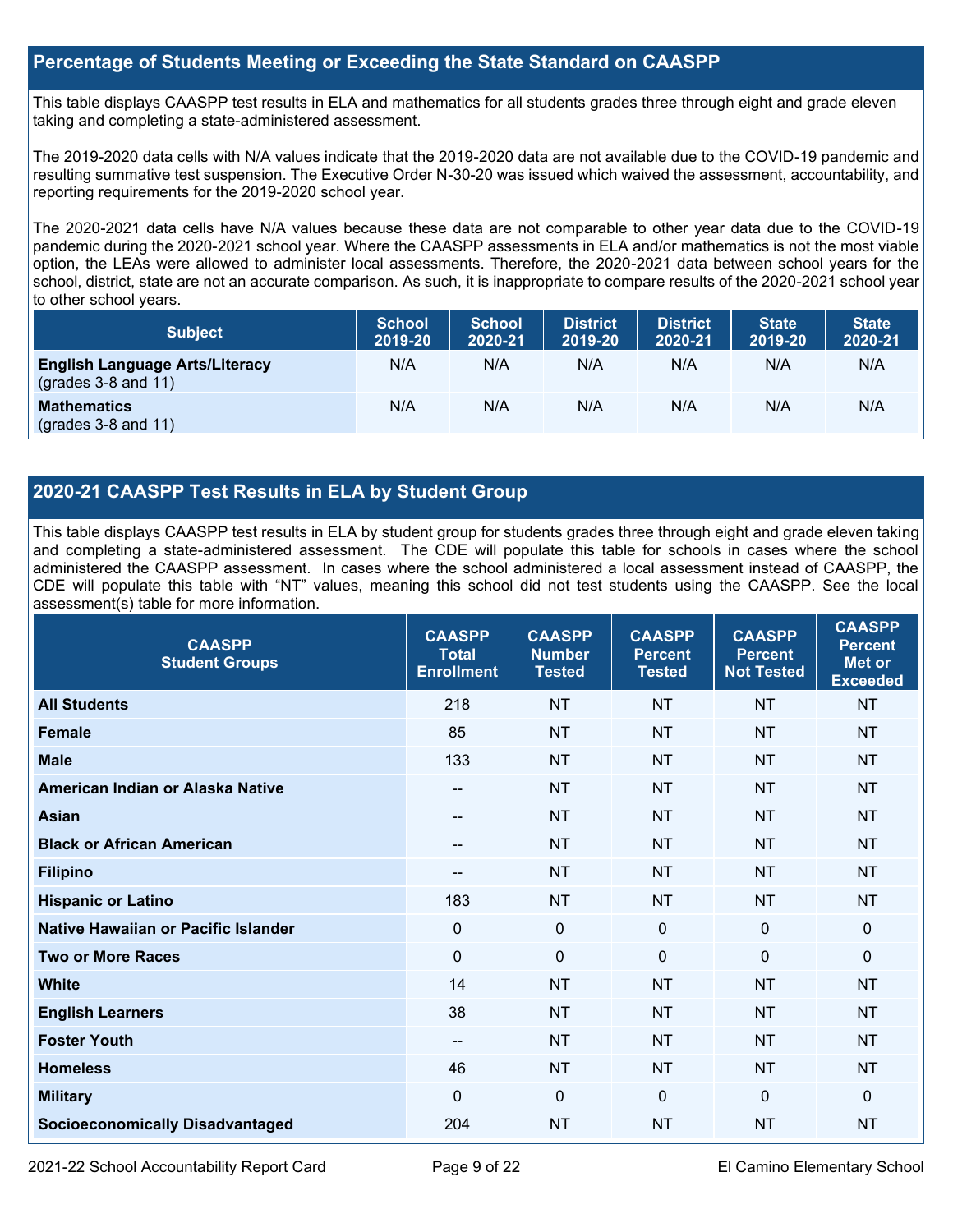| <b>Students Receiving Migrant Education Services</b> |    |    |   |
|------------------------------------------------------|----|----|---|
| <b>Students with Disabilities</b>                    | NΊ | N. | N |

# **2020-21 CAASPP Test Results in Math by Student Group**

This table displays CAASPP test results in Math by student group for students grades three through eight and grade eleven taking and completing a state-administered assessment. The CDE will populate this table for schools in cases where the school administered the CAASPP assessment. In cases where the school administered a local assessment instead of CAASPP, the CDE will populate this table with "NT" values, meaning this school did not test students using the CAASPP. See the local assessment(s) table for more information.

| <b>CAASPP</b><br><b>Student Groups</b>               | <b>CAASPP</b><br><b>Total</b><br><b>Enrollment</b> | <b>CAASPP</b><br><b>Number</b><br><b>Tested</b> | <b>CAASPP</b><br><b>Percent</b><br><b>Tested</b> | <b>CAASPP</b><br><b>Percent</b><br><b>Not Tested</b> | <b>CAASPP</b><br><b>Percent</b><br><b>Met or</b><br><b>Exceeded</b> |
|------------------------------------------------------|----------------------------------------------------|-------------------------------------------------|--------------------------------------------------|------------------------------------------------------|---------------------------------------------------------------------|
| <b>All Students</b>                                  | 218                                                | <b>NT</b>                                       | <b>NT</b>                                        | <b>NT</b>                                            | <b>NT</b>                                                           |
| <b>Female</b>                                        | 85                                                 | <b>NT</b>                                       | <b>NT</b>                                        | <b>NT</b>                                            | <b>NT</b>                                                           |
| <b>Male</b>                                          | 133                                                | <b>NT</b>                                       | <b>NT</b>                                        | <b>NT</b>                                            | <b>NT</b>                                                           |
| American Indian or Alaska Native                     | $\overline{\phantom{a}}$                           | <b>NT</b>                                       | <b>NT</b>                                        | <b>NT</b>                                            | <b>NT</b>                                                           |
| <b>Asian</b>                                         | --                                                 | <b>NT</b>                                       | <b>NT</b>                                        | <b>NT</b>                                            | <b>NT</b>                                                           |
| <b>Black or African American</b>                     | --                                                 | <b>NT</b>                                       | <b>NT</b>                                        | <b>NT</b>                                            | NT                                                                  |
| <b>Filipino</b>                                      | --                                                 | <b>NT</b>                                       | <b>NT</b>                                        | <b>NT</b>                                            | <b>NT</b>                                                           |
| <b>Hispanic or Latino</b>                            | 183                                                | <b>NT</b>                                       | <b>NT</b>                                        | <b>NT</b>                                            | <b>NT</b>                                                           |
| Native Hawaiian or Pacific Islander                  | $\mathbf 0$                                        | $\pmb{0}$                                       | $\mathbf 0$                                      | $\mathbf 0$                                          | 0                                                                   |
| <b>Two or More Races</b>                             | $\mathbf 0$                                        | $\pmb{0}$                                       | $\mathbf 0$                                      | $\mathbf 0$                                          | 0                                                                   |
| <b>White</b>                                         | 14                                                 | <b>NT</b>                                       | <b>NT</b>                                        | <b>NT</b>                                            | <b>NT</b>                                                           |
| <b>English Learners</b>                              | 38                                                 | <b>NT</b>                                       | <b>NT</b>                                        | <b>NT</b>                                            | <b>NT</b>                                                           |
| <b>Foster Youth</b>                                  | $\qquad \qquad -$                                  | <b>NT</b>                                       | <b>NT</b>                                        | <b>NT</b>                                            | <b>NT</b>                                                           |
| <b>Homeless</b>                                      | 46                                                 | <b>NT</b>                                       | <b>NT</b>                                        | <b>NT</b>                                            | <b>NT</b>                                                           |
| <b>Military</b>                                      | $\mathbf{0}$                                       | $\mathbf 0$                                     | $\mathbf 0$                                      | $\Omega$                                             | 0                                                                   |
| <b>Socioeconomically Disadvantaged</b>               | 204                                                | <b>NT</b>                                       | <b>NT</b>                                        | <b>NT</b>                                            | <b>NT</b>                                                           |
| <b>Students Receiving Migrant Education Services</b> | $\mathbf 0$                                        | $\mathbf 0$                                     | $\mathbf 0$                                      | $\mathbf 0$                                          | 0                                                                   |
| <b>Students with Disabilities</b>                    | 81                                                 | <b>NT</b>                                       | <b>NT</b>                                        | <b>NT</b>                                            | <b>NT</b>                                                           |

# **2020-21 Local Assessment Test Results in ELA by Student Group**

This table displays Local Assessment test results in ELA by student group for students grades three through eight and grade eleven. LEAs/schools will populate this table for schools in cases where the school administered a local assessment. In cases where the school administered the CAASPP assessment, LEAs/schools will populate this table with "N/A" values in all cells, meaning this table is Not Applicable for this school.

| <b>IREADY</b><br><b>Student Groups</b> | <b>IREADY</b><br><b>Total</b><br><b>Enrollment</b> | <b>IREADY</b><br><b>Number</b><br><b>Tested</b> | <b><i>IREADY</i></b><br><b>Percent</b><br><b>Tested</b> | <b>IREADY</b><br><b>Percent</b><br><b>Not Tested</b> | <b>IREADY</b><br><b>Percent</b><br><b>At or Above</b><br><b>Grade Level</b> |
|----------------------------------------|----------------------------------------------------|-------------------------------------------------|---------------------------------------------------------|------------------------------------------------------|-----------------------------------------------------------------------------|
| <b>All Students</b>                    | 215                                                | 211                                             | 97.84%                                                  | 1.86%                                                | 26.98%                                                                      |
| Female                                 | 84                                                 | 81                                              | 96.43%                                                  | 3.57%                                                | 26.19%                                                                      |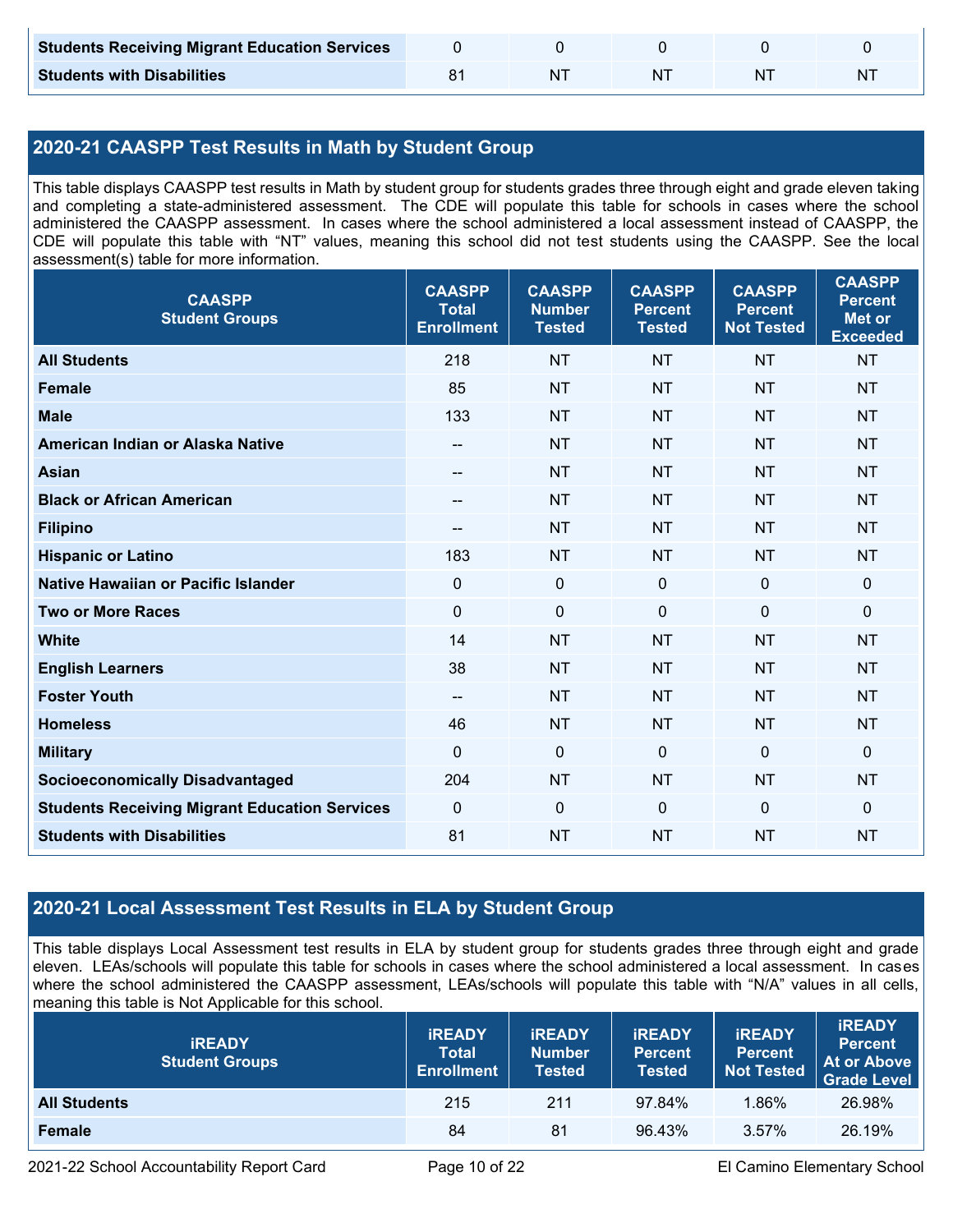| <b>Male</b>                                                                                | 131         | 130 | 99.24%       | 0.76%          | 27.48%    |
|--------------------------------------------------------------------------------------------|-------------|-----|--------------|----------------|-----------|
| American Indian or Alaska Native                                                           | 4           | 4   | 100.00%      | $0.00\%$       | $0.00\%$  |
| <b>Asian</b>                                                                               | 6           | 6   | 100.00%      | $0.00\%$       | 0.00%     |
| <b>Black or African American</b>                                                           | 5           | 4   | 80.00%       | 20.00%         | $0.00\%$  |
| <b>Filipino</b>                                                                            | 6           | 6   | 100.00%      | $0.00\%$       | 0.00%     |
| <b>Hispanic or Latino</b>                                                                  | 181         | 178 | 98.34%       | 1.66%          | 22.65%    |
| Native Hawaiian or Pacific Islander                                                        | $\pmb{0}$   | 0   | $0.00\%$     | 0.00%          |           |
| <b>Two or More Races</b>                                                                   | $\mathbf 0$ | 0   | 0            | 0              |           |
| White                                                                                      | 13          | 13  | 100.00%      | $0.00\%$       | $0.00\%$  |
| <b>English Learners</b>                                                                    | 36          | 36  | 100.00%      | 0.00%          | $0.00\%$  |
| <b>Foster Youth</b>                                                                        | $\Omega$    | 0   | $0.00\%$     | $0.00\%$       |           |
| <b>Homeless</b>                                                                            | 23          | 23  | 100          | 0.00%          | <b>NA</b> |
| <b>Military</b>                                                                            | $\Omega$    | 0   | $\mathbf{0}$ | $\overline{0}$ | N/A       |
| <b>Socioeconomically Disadvantaged</b>                                                     | 215         | 211 | 98.14%       | 1.86%          | 26.98%    |
| <b>Students Receiving Migrant Education Services</b>                                       | 0           | 0   | 0            | $\mathbf{0}$   | N/A       |
| <b>Students with Disabilities</b>                                                          | 80          | 80  | 100.00%      | 0              | 17.50%    |
| *At or above the grade-level standard in the context of the local assessment administered. |             |     |              |                |           |

# **2020-21 Local Assessment Test Results in Math by Student Group**

This table displays Local Assessment test results in Math by student group for students grades three through eight and grade eleven. LEAs/schools will populate this table for schools in cases where the school administered a local assessment. In cases where the school administered the CAASPP assessment, LEAs/schools will populate this table with "N/A" values in all cells, meaning this table is Not Applicable for this school.

| <b>IREADY</b><br><b>Student Groups</b> | <b>IREADY</b><br><b>Total</b><br><b>Enrollment</b> | <b>IREADY</b><br><b>Number</b><br><b>Tested</b> | <b>IREADY</b><br><b>Percent</b><br><b>Tested</b> | <b>IREADY</b><br><b>Percent</b><br><b>Not Tested</b> | <b>IREADY</b><br><b>Percent</b><br><b>At or Above</b><br><b>Grade Level</b> |
|----------------------------------------|----------------------------------------------------|-------------------------------------------------|--------------------------------------------------|------------------------------------------------------|-----------------------------------------------------------------------------|
| <b>All Students</b>                    | 216                                                | 200                                             | 92.00%                                           | 8.01%                                                | 10.61%                                                                      |
| <b>Female</b>                          | 84                                                 | 75                                              | 89.29%                                           | 10.71%                                               | 0.00%                                                                       |
| <b>Male</b>                            | 132                                                | 125                                             | 94.70%                                           | 5.30%                                                | 10.61%                                                                      |
| American Indian or Alaska Native       | $\overline{4}$                                     | 4                                               | 100%                                             | 0.00%                                                |                                                                             |
| Asian                                  | 6                                                  | $6\phantom{1}$                                  | 100.00%                                          | 0.00%                                                | 0.00%                                                                       |
| <b>Black or African American</b>       | 5                                                  | 4                                               | 80.00%                                           | 20.00%                                               | 0.00%                                                                       |
| <b>Filipino</b>                        | 6                                                  | 5                                               | 83.33%                                           | 16.67%                                               | $0.00\%$                                                                    |
| <b>Hispanic or Latino</b>              | 182                                                | 169                                             | 92.86%                                           | 7.14%                                                | 8.24%                                                                       |
| Native Hawaiian or Pacific Islander    | 0                                                  | $\mathbf 0$                                     | $\mathbf{0}$                                     | na                                                   | $\mathbf 0$                                                                 |
| <b>Two or More Races</b>               | $\Omega$                                           | $\mathbf 0$                                     | $\Omega$                                         | $\mathbf 0$                                          | 0                                                                           |
| <b>White</b>                           | 13                                                 | 12                                              | 92.31%                                           | 7.69%                                                | $0.00\%$                                                                    |
| <b>English Learners</b>                | 37                                                 | 34                                              | 91.89%                                           | 8.11%                                                | $0.00\%$                                                                    |
| <b>Foster Youth</b>                    | $\mathbf 0$                                        | $\mathbf 0$                                     | $\mathbf 0$                                      | $\mathbf 0$                                          | na                                                                          |
| <b>Homeless</b>                        | 23                                                 | 22                                              | 95.65%                                           | 4.35%                                                | 0.00%                                                                       |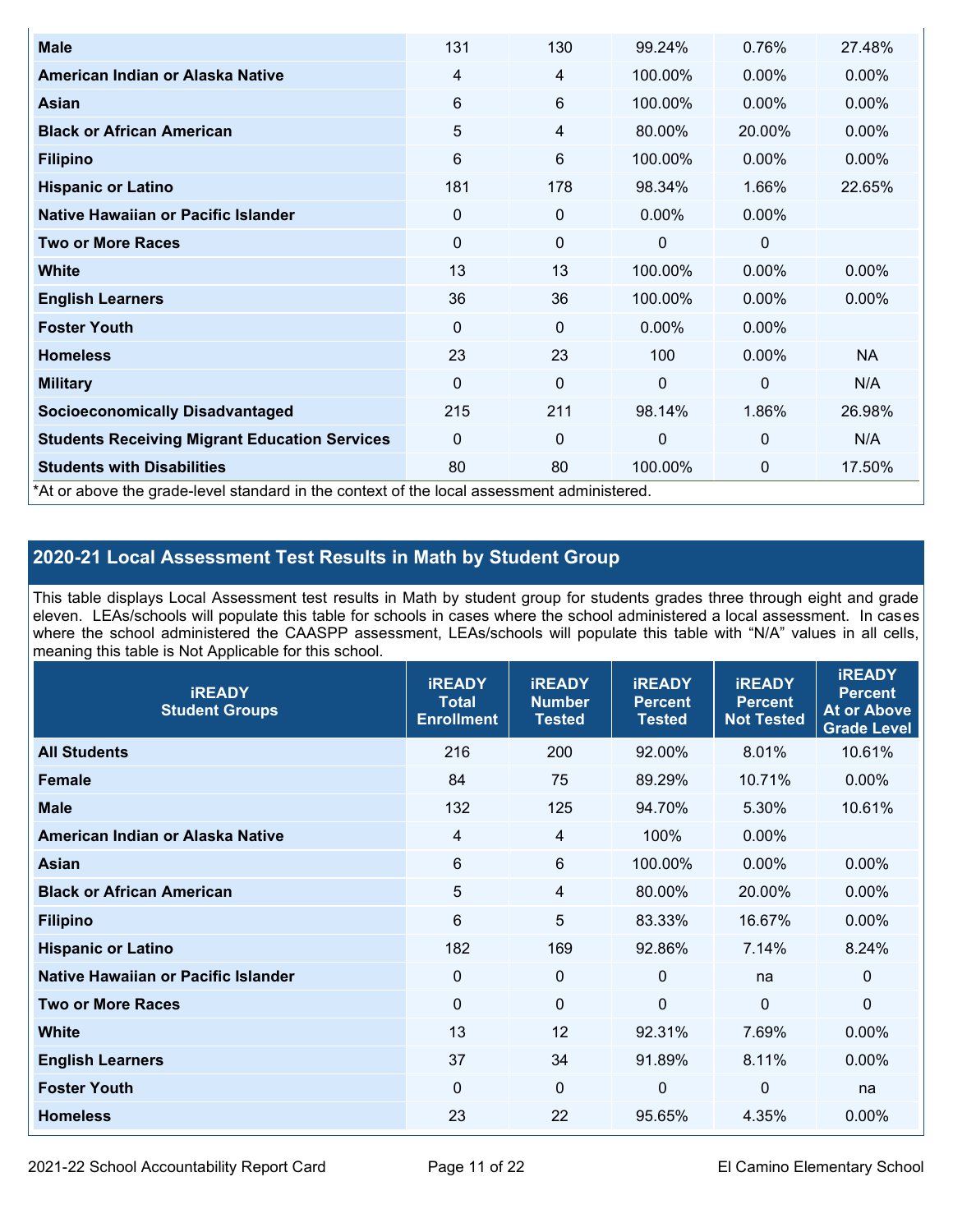| <b>Military</b>                                      |     |     |           |       | na     |
|------------------------------------------------------|-----|-----|-----------|-------|--------|
| <b>Socioeconomically Disadvantaged</b>               | 216 | 200 | 92.59%    | 7.41% | 10.65% |
| <b>Students Receiving Migrant Education Services</b> |     |     |           |       | na     |
| <b>Students with Disabilities</b>                    | 81  | 74  | $91.36\%$ | 8.64% | 0.00%  |

\*At or above the grade-level standard in the context of the local assessment administered.

# **CAASPP Test Results in Science for All Students**

This table displays the percentage of all students grades five, eight, and High School meeting or exceeding the State Standard.

The 2019-2020 data cells with N/A values indicate that the 2019-2020 data are not available due to the COVID-19 pandemic and resulting summative testing suspension. The Executive Order N-30-20 was issued which waived the assessment, accountability, and reporting requirements for the 2019-2020 school year.

For any 2020-2021 data cells with N/T values indicate that this school did not test students using the CAASPP Science.

| <b>Subject</b>                                  | <b>School</b> | <b>School</b> | <b>District</b> | <b>District</b> | <b>State</b> | <b>State</b> |
|-------------------------------------------------|---------------|---------------|-----------------|-----------------|--------------|--------------|
|                                                 | 2019-20       | 2020-21       | 2019-20         | 2020-21         | 2019-20      | 2020-21      |
| <b>Science</b><br>(grades 5, 8 and high school) | N/A           | ΝT            | N/A             | N1              | N/A          | 28.72        |

# **2020-21 CAASPP Test Results in Science by Student Group**

This table displays CAASPP test results in Science by student group for students grades five, eight, and High School. For any data cells with N/T values indicate that this school did not test students using the CAASPP Science.

| <b>Student Group</b>                                 | <b>Total</b><br><b>Enrollment</b> | <b>Number</b><br><b>Tested</b> | <b>Percent</b><br><b>Tested</b> | <b>Percent</b><br><b>Not Tested</b> | <b>Percent</b><br><b>Met or</b><br><b>Exceeded</b> |
|------------------------------------------------------|-----------------------------------|--------------------------------|---------------------------------|-------------------------------------|----------------------------------------------------|
| <b>All Students</b>                                  | 37                                | <b>NT</b>                      | <b>NT</b>                       | <b>NT</b>                           | <b>NT</b>                                          |
| <b>Female</b>                                        | 18                                | <b>NT</b>                      | <b>NT</b>                       | <b>NT</b>                           | <b>NT</b>                                          |
| <b>Male</b>                                          | 19                                | <b>NT</b>                      | <b>NT</b>                       | <b>NT</b>                           | <b>NT</b>                                          |
| American Indian or Alaska Native                     | $\mathbf 0$                       | $\mathbf 0$                    | $\mathbf 0$                     | $\overline{0}$                      | 0                                                  |
| <b>Asian</b>                                         | --                                | <b>NT</b>                      | <b>NT</b>                       | <b>NT</b>                           | <b>NT</b>                                          |
| <b>Black or African American</b>                     | --                                | <b>NT</b>                      | <b>NT</b>                       | <b>NT</b>                           | <b>NT</b>                                          |
| <b>Filipino</b>                                      | $\qquad \qquad -$                 | <b>NT</b>                      | <b>NT</b>                       | <b>NT</b>                           | <b>NT</b>                                          |
| <b>Hispanic or Latino</b>                            | 28                                | <b>NT</b>                      | <b>NT</b>                       | <b>NT</b>                           | <b>NT</b>                                          |
| <b>Native Hawaiian or Pacific Islander</b>           | $\mathbf 0$                       | $\mathbf 0$                    | $\mathbf{0}$                    | $\mathbf 0$                         | 0                                                  |
| <b>Two or More Races</b>                             | $\mathbf 0$                       | $\mathbf 0$                    | $\mathbf 0$                     | $\mathbf 0$                         | $\mathbf{0}$                                       |
| <b>White</b>                                         | $\overline{a}$                    | <b>NT</b>                      | <b>NT</b>                       | <b>NT</b>                           | <b>NT</b>                                          |
| <b>English Learners</b>                              | --                                | <b>NT</b>                      | <b>NT</b>                       | <b>NT</b>                           | <b>NT</b>                                          |
| <b>Foster Youth</b>                                  | --                                | <b>NT</b>                      | <b>NT</b>                       | <b>NT</b>                           | <b>NT</b>                                          |
| <b>Homeless</b>                                      | $\qquad \qquad -$                 | <b>NT</b>                      | <b>NT</b>                       | <b>NT</b>                           | <b>NT</b>                                          |
| <b>Military</b>                                      | $\Omega$                          | $\mathbf 0$                    | $\mathbf{0}$                    | $\mathbf{0}$                        | 0                                                  |
| <b>Socioeconomically Disadvantaged</b>               | 36                                | <b>NT</b>                      | <b>NT</b>                       | <b>NT</b>                           | <b>NT</b>                                          |
| <b>Students Receiving Migrant Education Services</b> | $\Omega$                          | 0                              | $\mathbf 0$                     | $\mathbf 0$                         | $\Omega$                                           |
| <b>Students with Disabilities</b>                    | --                                | <b>NT</b>                      | <b>NT</b>                       | <b>NT</b>                           | <b>NT</b>                                          |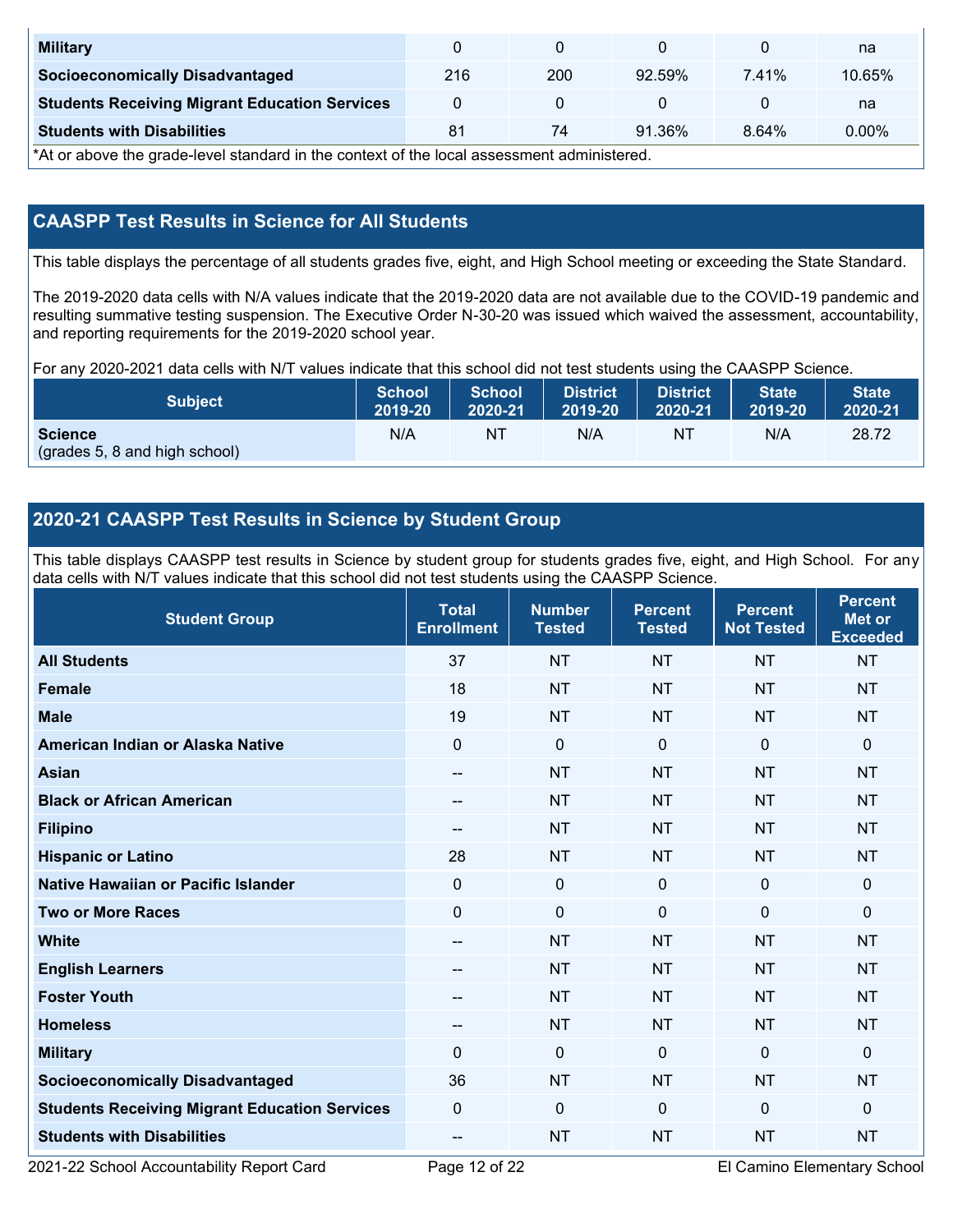# **B. Pupil Outcomes State Priority: Other Pupil Outcomes**

The SARC provides the following information relevant to the State priority: Other Pupil Outcomes (Priority 8): Pupil outcomes in the subject area of physical education.

## **2020-21 California Physical Fitness Test Results**

Due to the COVID-19 crisis, the Physical Fitness Test was suspended during the 2020-2021 school year and therefore no data are reported and each cell in this table is populated with "N/A."

| <b>Grade Level</b> |     | Four of Six Fitness Standards   Five of Six Fitness Standards | <b>Percentage of Students Meeting   Percentage of Students Meeting   Percentage of Students Meeting  </b><br><b>Six of Six Fitness Standards</b> |
|--------------------|-----|---------------------------------------------------------------|--------------------------------------------------------------------------------------------------------------------------------------------------|
| Grade 5            | N/A | N/A                                                           | N/A                                                                                                                                              |
| Grade 7            | N/A | N/A                                                           | N/A                                                                                                                                              |
| Grade 9            | N/A | N/A                                                           | N/A                                                                                                                                              |

# **C. Engagement State Priority: Parental Involvement**

The SARC provides the following information relevant to the State priority: Parental Involvement (Priority 3): Efforts the school district makes to seek parent input in making decisions regarding the school district and at each school site.

# **2021-22 Opportunities for Parental Involvement**

El Camino Elementary engages parents in meaningful interactions with the school. It supports a partnership among staff, parents, and the community to improve student academic achievement. To help reach these goals, the school has established the following practices:

1) Providing parents with assistance in understanding the state's academic content standards, assessments, and how to monitor and improve the achievement of their children.

2) Providing parent information workshops during the school year and providing additional information in newsletters, Coffee with the Principal, and/or on the school website; and by communicating with parents through the use of direct mail, family involvement nights, and telephone messages.

3) Providing parents with materials and training to help them work with their children to improve their children's achievement.

4) Providing Parent-Teacher Conferences for all parents of students performing below expectations; and providing instructional resources that would assist parents in working with their children and understanding educational topics.

5) Conducting meetings involving parents and program participants to discuss development and assessment needs of individual children.

6) Inviting program members to participate in parent night meetings held during school year.

7) Distributing information related to school and parent programs, meetings, and other activities to parents in a format and language that the parents understand.

8) Providing information to parents using Dojo, phone messages, and/or the school website; and maintain parental information at the school campus offices.

- 9) Providing support for parental involvement activities requested by parents.
- 10) Providing parent training on how to support their students on taking state assessments

Contact for Parent Involvement: School Office at (909) 986-6402.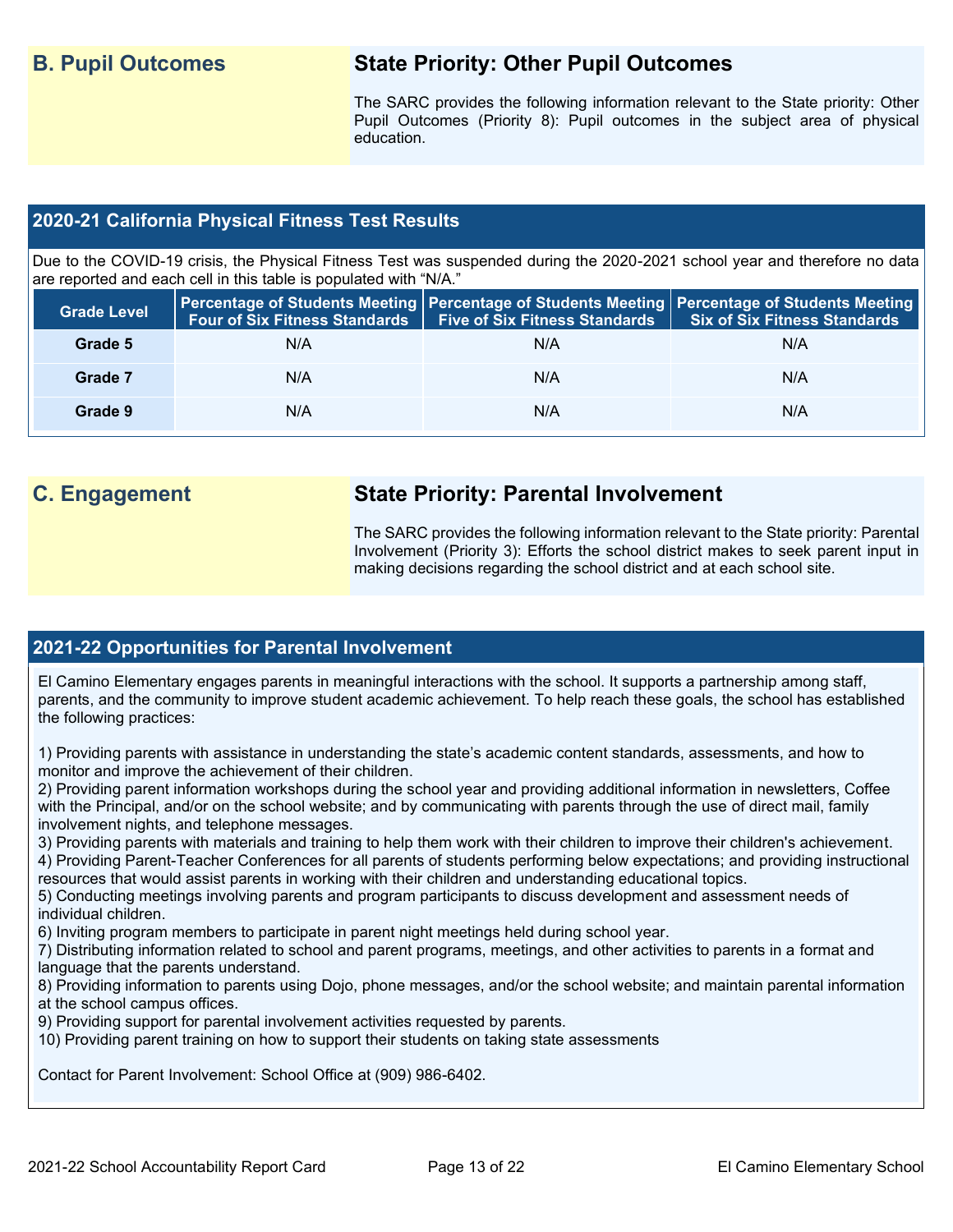# **2020-21 Chronic Absenteeism by Student Group**

| <b>Student Group</b>                                 | <b>Cumulative</b><br><b>Enrollment</b> | <b>Chronic</b><br><b>Absenteeism</b><br><b>Eligible Enrollment</b> | <b>Chronic</b><br><b>Absenteeism</b><br><b>Count</b> | <b>Chronic</b><br><b>Absenteeism</b><br><b>Rate</b> |
|------------------------------------------------------|----------------------------------------|--------------------------------------------------------------------|------------------------------------------------------|-----------------------------------------------------|
| <b>All Students</b>                                  | 422                                    | 416                                                                | 56                                                   | 13.5                                                |
| <b>Female</b>                                        | 169                                    | 165                                                                | 21                                                   | 12.7                                                |
| <b>Male</b>                                          | 253                                    | 251                                                                | 35                                                   | 13.9                                                |
| American Indian or Alaska Native                     | 5                                      | $\overline{4}$                                                     | 1                                                    | 25.0                                                |
| <b>Asian</b>                                         | 17                                     | 17                                                                 | $\overline{2}$                                       | 11.8                                                |
| <b>Black or African American</b>                     | 16                                     | 16                                                                 | $\overline{2}$                                       | 12.5                                                |
| <b>Filipino</b>                                      | $\overline{7}$                         | $\overline{7}$                                                     | $\mathbf{0}$                                         | 0.0                                                 |
| <b>Hispanic or Latino</b>                            | 349                                    | 344                                                                | 46                                                   | 13.4                                                |
| Native Hawaiian or Pacific Islander                  | 0                                      | $\mathbf 0$                                                        | $\mathbf 0$                                          | 0.0                                                 |
| <b>Two or More Races</b>                             | $\mathbf{1}$                           | $\mathbf{1}$                                                       | $\mathbf{0}$                                         | 0.0                                                 |
| <b>White</b>                                         | 27                                     | 27                                                                 | 5                                                    | 18.5                                                |
| <b>English Learners</b>                              | 76                                     | 75                                                                 | 3                                                    | 4.0                                                 |
| <b>Foster Youth</b>                                  | 3                                      | $\overline{2}$                                                     | $\Omega$                                             | 0.0                                                 |
| <b>Homeless</b>                                      | 59                                     | 59                                                                 | 8                                                    | 13.6                                                |
| <b>Socioeconomically Disadvantaged</b>               | 385                                    | 381                                                                | 53                                                   | 13.9                                                |
| <b>Students Receiving Migrant Education Services</b> | $\mathbf{0}$                           | $\mathbf 0$                                                        | $\Omega$                                             | 0.0                                                 |
| <b>Students with Disabilities</b>                    | 152                                    | 151                                                                | 27                                                   | 17.9                                                |

# **C. Engagement State Priority: School Climate**

The SARC provides the following information relevant to the State priority: School Climate (Priority 6):

- Pupil suspension rates;
- Pupil expulsion rates; and
- Other local measures on the sense of safety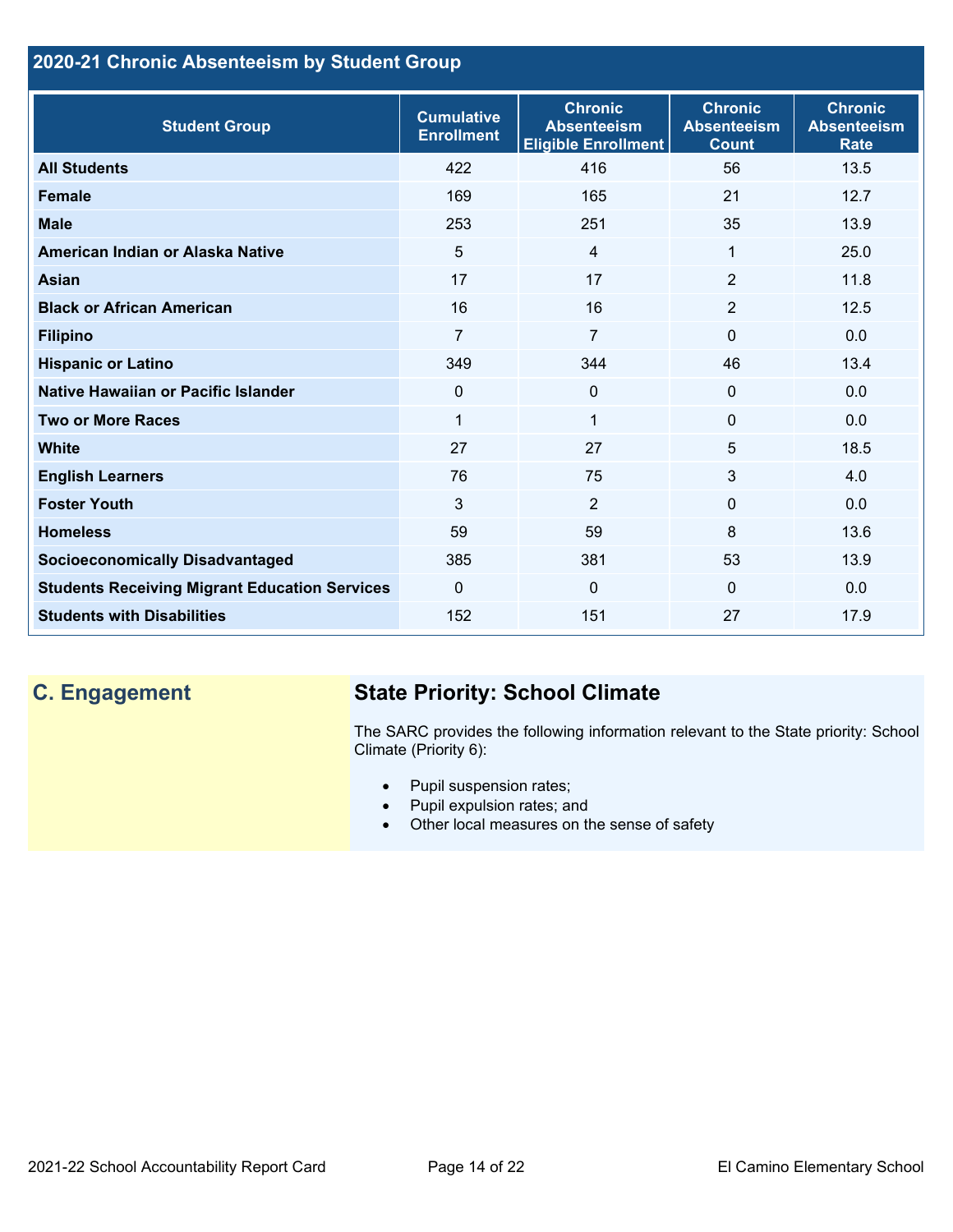### **Suspensions and Expulsions**

This table displays suspensions and expulsions data collected between July through June, each full school year respectively. Data collected during the 2020-21 school year may not be comparable to earlier years of this collection due to differences in learning mode instruction in response to the COVID-19 pandemic.

| <b>Subject</b>     | <b>School</b><br>2018-19 | <b>School</b><br>2020-21 | <b>District</b><br>2018-19 | <b>District</b><br>2020-21 | <b>State</b><br>2018-19 | <b>State</b><br>2020-21 |
|--------------------|--------------------------|--------------------------|----------------------------|----------------------------|-------------------------|-------------------------|
| <b>Suspensions</b> | 1.99                     | 0.00                     | 2.98                       | 0.03                       | 3.47                    | 0.20                    |
| <b>Expulsions</b>  | 0.00                     | 0.00                     | 0.00                       | 0.00                       | 0.08                    | 0.00                    |

This table displays suspensions and expulsions data collected between July through February, partial school year due to the COVID-19 pandemic. The 2019-2020 suspensions and expulsions rate data are not comparable to other year data because the 2019-2020 school year is a partial school year due to the COVID-19 crisis. As such, it would be inappropriate to make any comparisons in rates of suspensions and expulsions in the 2019-2020 school year compared to other school years.

| <b>Subject</b>     | School<br>2019-20 | <b>District</b><br>2019-20 | <b>State</b><br>2019-20 |
|--------------------|-------------------|----------------------------|-------------------------|
| <b>Suspensions</b> | 1.15              | 1.64                       | 2.45                    |
| <b>Expulsions</b>  | 0.00              | 0.00                       | 0.05                    |

## **2020-21 Suspensions and Expulsions by Student Group**

| <b>Student Group</b>                                 | <b>Suspensions Rate</b> | <b>Expulsions Rate</b> |
|------------------------------------------------------|-------------------------|------------------------|
| <b>All Students</b>                                  | 0.00                    | 0.00                   |
| <b>Female</b>                                        | 0.00                    | 0.00                   |
| <b>Male</b>                                          | 0.00                    | 0.00                   |
| American Indian or Alaska Native                     | 0.00                    | 0.00                   |
| Asian                                                | 0.00                    | 0.00                   |
| <b>Black or African American</b>                     | 0.00                    | 0.00                   |
| <b>Filipino</b>                                      | 0.00                    | 0.00                   |
| <b>Hispanic or Latino</b>                            | 0.00                    | 0.00                   |
| Native Hawaiian or Pacific Islander                  | 0.00                    | 0.00                   |
| <b>Two or More Races</b>                             | 0.00                    | 0.00                   |
| <b>White</b>                                         | 0.00                    | 0.00                   |
| <b>English Learners</b>                              | 0.00                    | 0.00                   |
| <b>Foster Youth</b>                                  | 0.00                    | 0.00                   |
| <b>Homeless</b>                                      | 0.00                    | 0.00                   |
| <b>Socioeconomically Disadvantaged</b>               | 0.00                    | 0.00                   |
| <b>Students Receiving Migrant Education Services</b> | 0.00                    | 0.00                   |
| <b>Students with Disabilities</b>                    | 0.00                    | 0.00                   |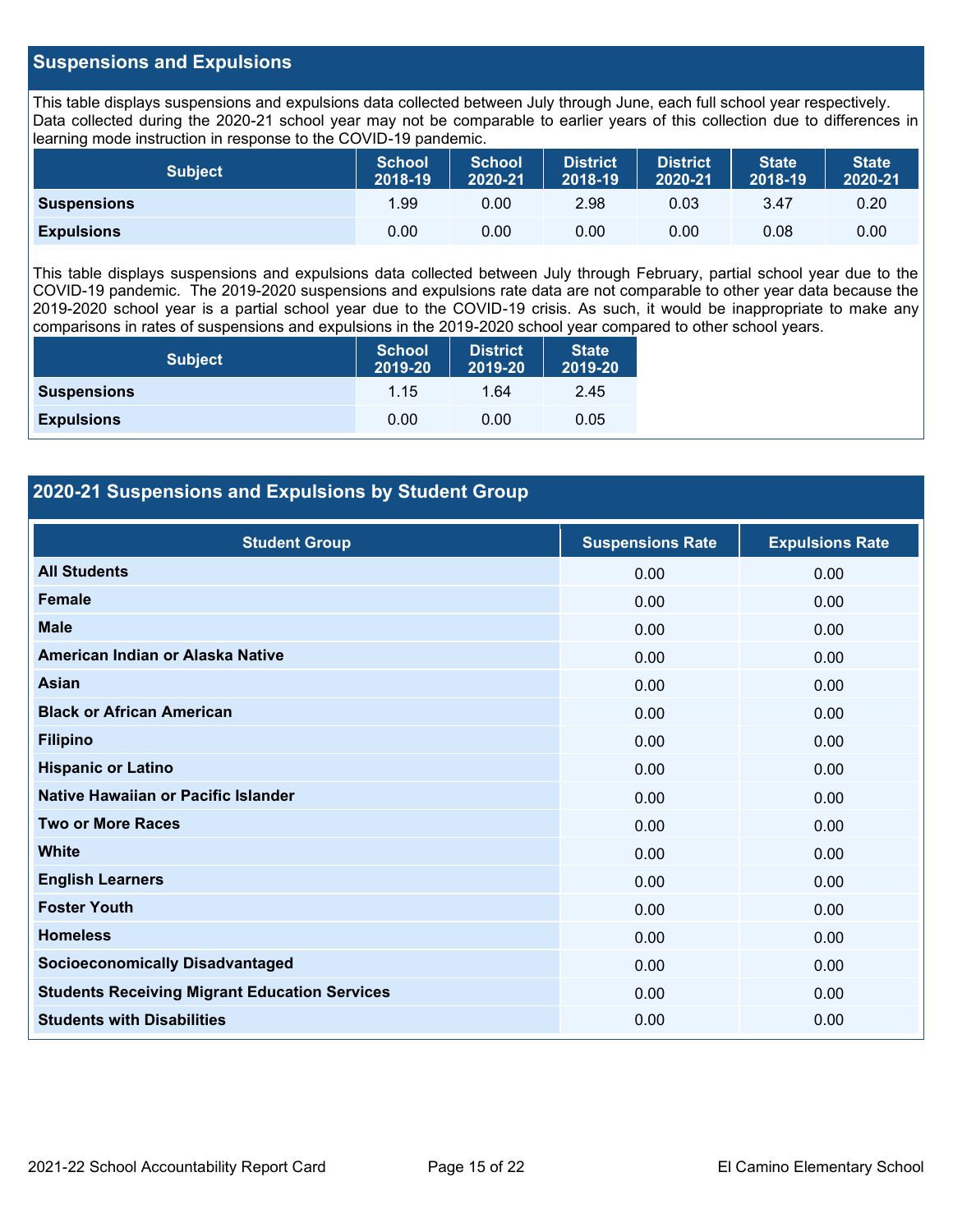### **2021-22 School Safety Plan**

El Camino Elementary School is one of thirty-two schools in the Ontario Montclair School District with traditions dating back to 1884. El Camino Elementary School has a pupil body of approximately 480 and is served by a dedicated staff. Both staff and parents comment on the positive changes that are ongoing in our school.

El Camino Elementary School faces challenges in maintaining a safe school. This section of the Comprehensive Safe School Plan will describe programs in place at our school as well as strategies and programs of our school site council for continued improvement in providing a safe, orderly, school environment conducive to learning.

Accomplishments/Areas of Pride:

1. El Camino has a closed campus. This means that all visitors follow a check in/out procedure through the office and wear a visitor badge to identify that they have follow ed the process and can be on campus.

2. All El Camino staff visibly wears badges to identify themselves.

3. El Camino adheres to a closed and locked door policy on our campus for safety.

- 4. Our office staff greets each person who enters our campus with a smile and helpful attitude.
- 5. We offer opportunities for inclusion of our general education and special education programs on campus.
- 6. All staff establishes and maintains high expectations for student achievement and behavior throughout the school.
- 7. Staff members are visible and accessible to all students and parents.

8. El Camino supports many enrichment opportunities, such as chess club, after school sports program, and and coding classes.

Findings & Desired Improvements:

Continue to address student bullying by teaching lessons.

Priorities/Goals:

Address bullying by implementing anti-bully programs and lessons.

Last reviewed and signed was March 2021.

# **D. Other SARC Information Information Required in the SARC**

The information in this section is required to be in the SARC but is not included in the state priorities for LCFF.

### **2018-19 Elementary Average Class Size and Class Size Distribution**

This table displays the 2018-19 average class size and class size distribution. The columns titled "Number of Classes" indicates how many classes fall into each size category (a range of total students per class). The "Other" category is for multigrade level classes.

| ັ<br><b>Grade Level</b> | <b>Average</b><br><b>Class Size</b> | 1-20 Students | Number of Classes with   Number of Classes with   Number of Classes with<br>21-32 Students | 33+ Students |
|-------------------------|-------------------------------------|---------------|--------------------------------------------------------------------------------------------|--------------|
| K                       | 16                                  | 3             |                                                                                            |              |
|                         | 21                                  |               |                                                                                            |              |
|                         | 17                                  | 3             |                                                                                            |              |
| 3                       | 20                                  |               | っ                                                                                          |              |
|                         | 24                                  |               | $\overline{2}$                                                                             |              |
| 5                       | 22                                  |               | 2                                                                                          |              |
| 6                       | 12                                  | 4             |                                                                                            |              |
| <b>Other</b>            | 11                                  | ◠             |                                                                                            |              |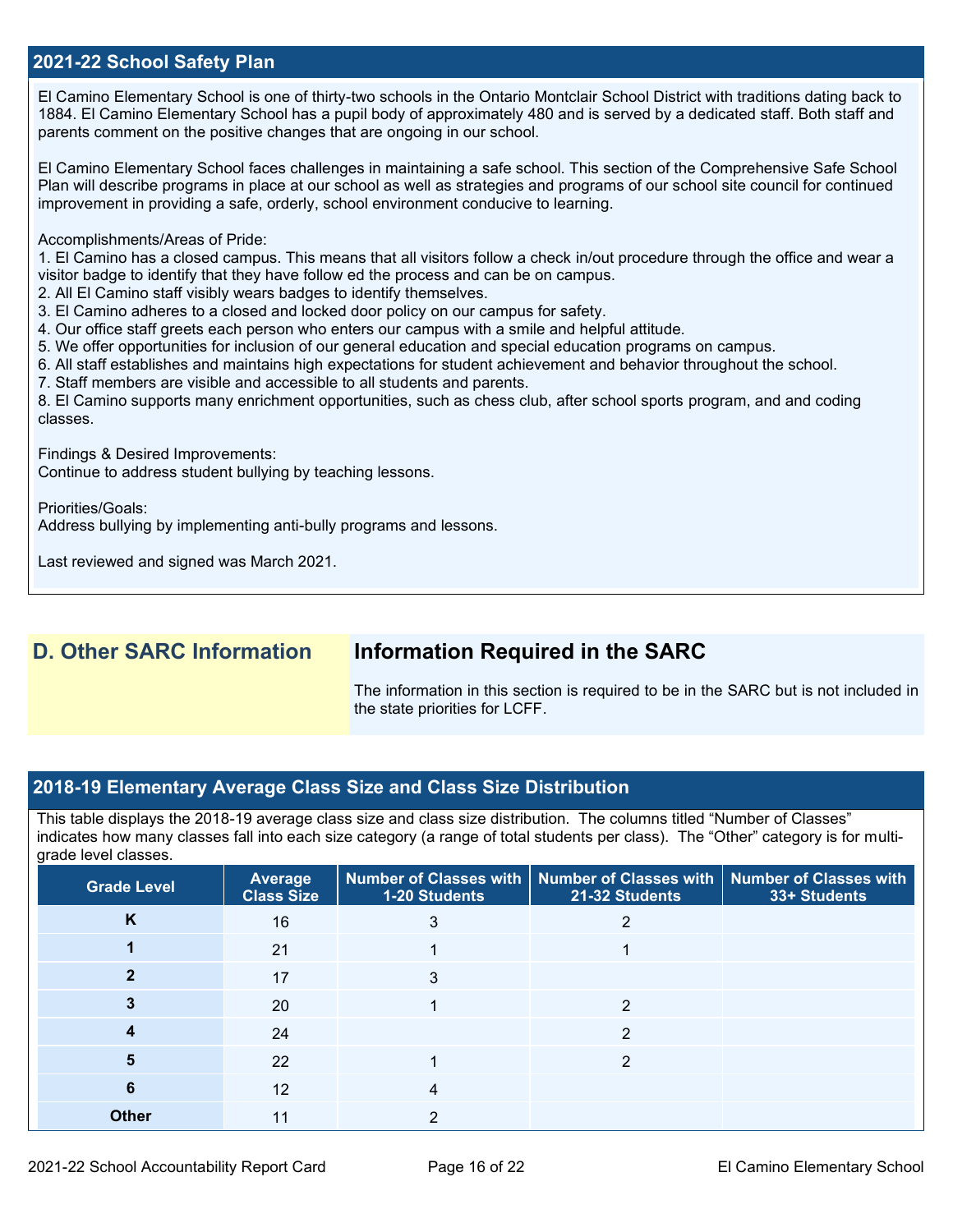### **2019-20 Elementary Average Class Size and Class Size Distribution**

This table displays the 2019-20 average class size and class size distribution. The columns titled "Number of Classes" indicates how many classes fall into each size category (a range of total students per class). The "Other" category is for multi-grade level classes.

| <b>Grade Level</b> | <b>Average</b><br><b>Class Size</b> | <b>Number of Classes with</b><br>1-20 Students | <b>Number of Classes with</b><br>21-32 Students | <b>Number of Classes with</b><br>33+ Students |
|--------------------|-------------------------------------|------------------------------------------------|-------------------------------------------------|-----------------------------------------------|
| K                  | 20                                  |                                                |                                                 |                                               |
|                    | 21                                  |                                                |                                                 |                                               |
|                    | 21                                  |                                                |                                                 |                                               |
| 3                  | 21                                  |                                                |                                                 |                                               |
| 4                  | 12                                  | 3                                              |                                                 |                                               |
| 5                  | 22                                  |                                                | っ                                               |                                               |
| 6                  | 24                                  |                                                | 2                                               |                                               |
| <b>Other</b>       | 12                                  | 8                                              |                                                 |                                               |

### **2020-21 Elementary Average Class Size and Class Size Distribution**

This table displays the 2020-21 average class size and class size distribution. The columns titled "Number of Classes" indicates how many classes fall into each size category (a range of total students per class). The "Other" category is for multi-grade level classes.

| <b>Grade Level</b> | Average<br><b>Class Size</b> | 1-20 Students | Number of Classes with   Number of Classes with   Number of Classes with<br>21-32 Students | 33+ Students |
|--------------------|------------------------------|---------------|--------------------------------------------------------------------------------------------|--------------|
| K                  | 26                           |               | 2                                                                                          |              |
|                    | 23                           |               | $\overline{2}$                                                                             |              |
| 2                  | 19                           | 2             |                                                                                            |              |
| 3                  | 23                           |               | 2                                                                                          |              |
|                    | 21                           |               | っ                                                                                          |              |
| 5                  | 13                           |               |                                                                                            |              |
| 6                  | 27                           |               |                                                                                            |              |
| <b>Other</b>       | 14                           | 9             |                                                                                            |              |

### **2020-21 Ratio of Pupils to Academic Counselor**

This table displays the ratio of pupils to Academic Counselor. One full time equivalent (FTE) equals one staff member working full time; one FTE could also represent two staff members who each work 50 percent of full time.

| <b>Title</b>                        | <b>Ratio</b> |
|-------------------------------------|--------------|
| <b>Pupils to Academic Counselor</b> |              |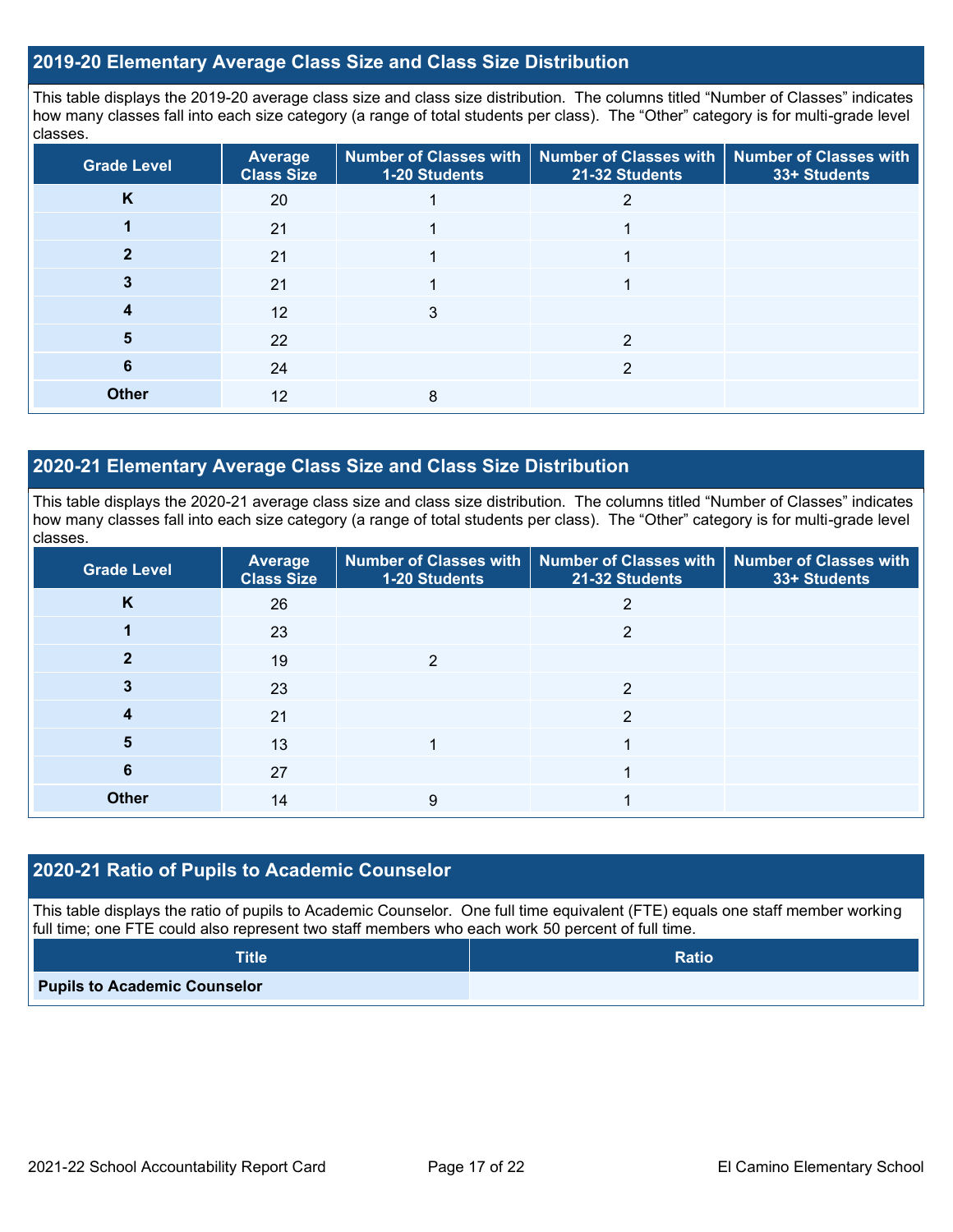### **2020-21 Student Support Services Staff**

This table displays the number of FTE support staff assigned to this school. One full time equivalent (FTE) equals one staff member working full time; one FTE could also represent two staff members who each work 50 percent of full time.

| <b>Title</b>                                                         | <b>Number of FTE Assigned to School</b> |
|----------------------------------------------------------------------|-----------------------------------------|
| <b>Counselor (Academic, Social/Behavioral or Career Development)</b> | 0                                       |
| Library Media Teacher (Librarian)                                    | 0                                       |
| <b>Library Media Services Staff (Paraprofessional)</b>               | 0                                       |
| <b>Psychologist</b>                                                  | 0                                       |
| <b>Social Worker</b>                                                 | $\Omega$                                |
| <b>Speech/Language/Hearing Specialist</b>                            | $\Omega$                                |
| <b>Resource Specialist (non-teaching)</b>                            | 0                                       |

### **2019-20 Expenditures Per Pupil and School Site Teacher Salaries**

This table displays the 2019-20 expenditures per pupil and average teach salary for this school. Cells with N/A values do not require data.

| Level                                                | <b>Total</b><br><b>Expenditures</b><br><b>Per Pupil</b> | <b>Expenditures</b><br><b>Per Pupil</b><br>(Restricted) | <b>Expenditures</b><br><b>Per Pupil</b><br>(Unrestricted) | <b>Average</b><br><b>Teacher</b><br><b>Salary</b> |
|------------------------------------------------------|---------------------------------------------------------|---------------------------------------------------------|-----------------------------------------------------------|---------------------------------------------------|
| <b>School Site</b>                                   | \$11029.0                                               | \$4492.0                                                | \$6536.0                                                  | \$80,771.0                                        |
| <b>District</b>                                      | N/A                                                     | N/A                                                     | \$1608.0                                                  | \$92,686                                          |
| <b>Percent Difference - School Site and District</b> | N/A                                                     | N/A                                                     | 121.0                                                     | $-13.7$                                           |
| <b>State</b>                                         |                                                         |                                                         | \$8,444                                                   | \$85,863                                          |
| <b>Percent Difference - School Site and State</b>    | N/A                                                     | N/A                                                     | $-25.5$                                                   | $-6.1$                                            |

## **2020-21 Types of Services Funded**

Students at El Camino Elementary School who need extra support in reading instruction receive intervention between and beyond the bells. El Camino School offers many different services funded through a variety of sources including categorical funds. These services are offered to provide students multiple opportunities to succeed. Some of these services include:

- Bilingual Family Counseling
- Extended Learning
- **Field Trips**
- Library Books
- Grade Level PLC Days
- Teacher on Assignment
- Outreach Consultant
- Supplemental Instructional Materials
- Family Collaborative Services
- Student Incentives
- After School Activities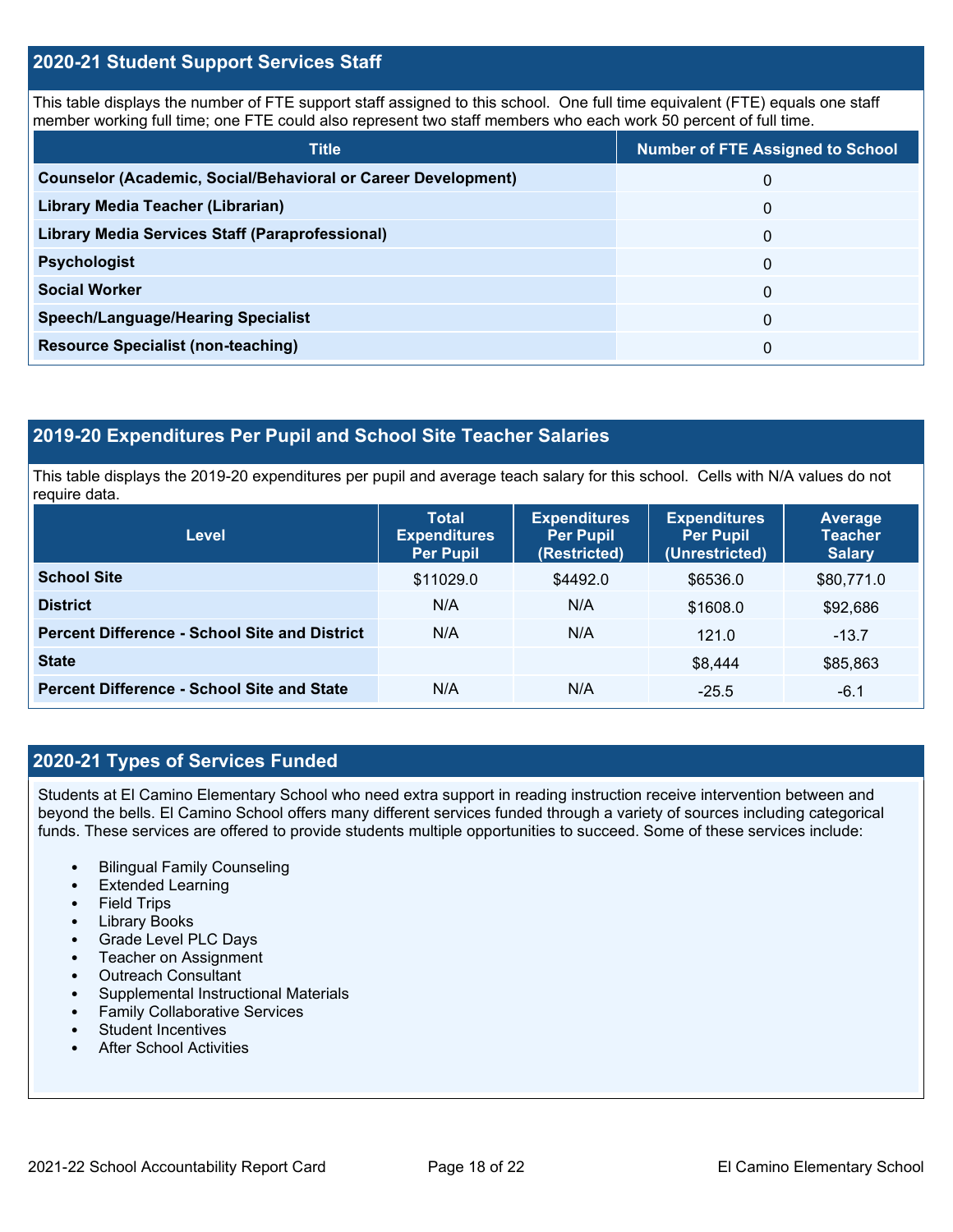### **2019-20 Teacher and Administrative Salaries**

This table displays the 2019-20 Teacher and Administrative salaries. For detailed information on salaries, see the CDE Certification Salaries & Benefits web page at [http://www.cde.ca.gov/ds/fd/cs/.](http://www.cde.ca.gov/ds/fd/cs/)

| Category                                             | <b>District</b><br><b>Amount</b> | <b>State Average</b><br>for Districts<br>in Same Category |
|------------------------------------------------------|----------------------------------|-----------------------------------------------------------|
| <b>Beginning Teacher Salary</b>                      | \$48,998                         | \$52,060                                                  |
| <b>Mid-Range Teacher Salary</b>                      | \$87,146                         | \$84,043                                                  |
| <b>Highest Teacher Salary</b>                        | \$105,113                        | \$107,043                                                 |
| <b>Average Principal Salary (Elementary)</b>         | \$138,892                        | \$133,582                                                 |
| <b>Average Principal Salary (Middle)</b>             | \$141,565                        | \$138,803                                                 |
| <b>Average Principal Salary (High)</b>               | \$0                              | \$133,845                                                 |
| <b>Superintendent Salary</b>                         | \$319,095                        | \$240,628                                                 |
| <b>Percent of Budget for Teacher Salaries</b>        | 37%                              | 35%                                                       |
| <b>Percent of Budget for Administrative Salaries</b> | 6%                               | 5%                                                        |

### **Professional Development**

The school-wide areas of focus for staff development at El Camino Elementary are close reading, constructed response, math fluency, and use of Kagan structures. These areas of focus were determined based on state and district assessment results in English Language Arts and mathematics. Teachers receive onsite and district-level training by highly qualified trainers and are supported by site administrators when they conduct classroom visits, formal observations, and coaching. Training are delivered in workshops, conferences, and professional development. El Camino Elementary teachers engage in peer coaching and receive support from district-level Teachers on Assignment.

This table displays the number of school days dedicated to staff development and continuous improvement.

| <b>Subject</b>                                                                  |  | 2019-20   2020-21   2021-22 |
|---------------------------------------------------------------------------------|--|-----------------------------|
| Number of school days dedicated to Staff Development and Continuous Improvement |  |                             |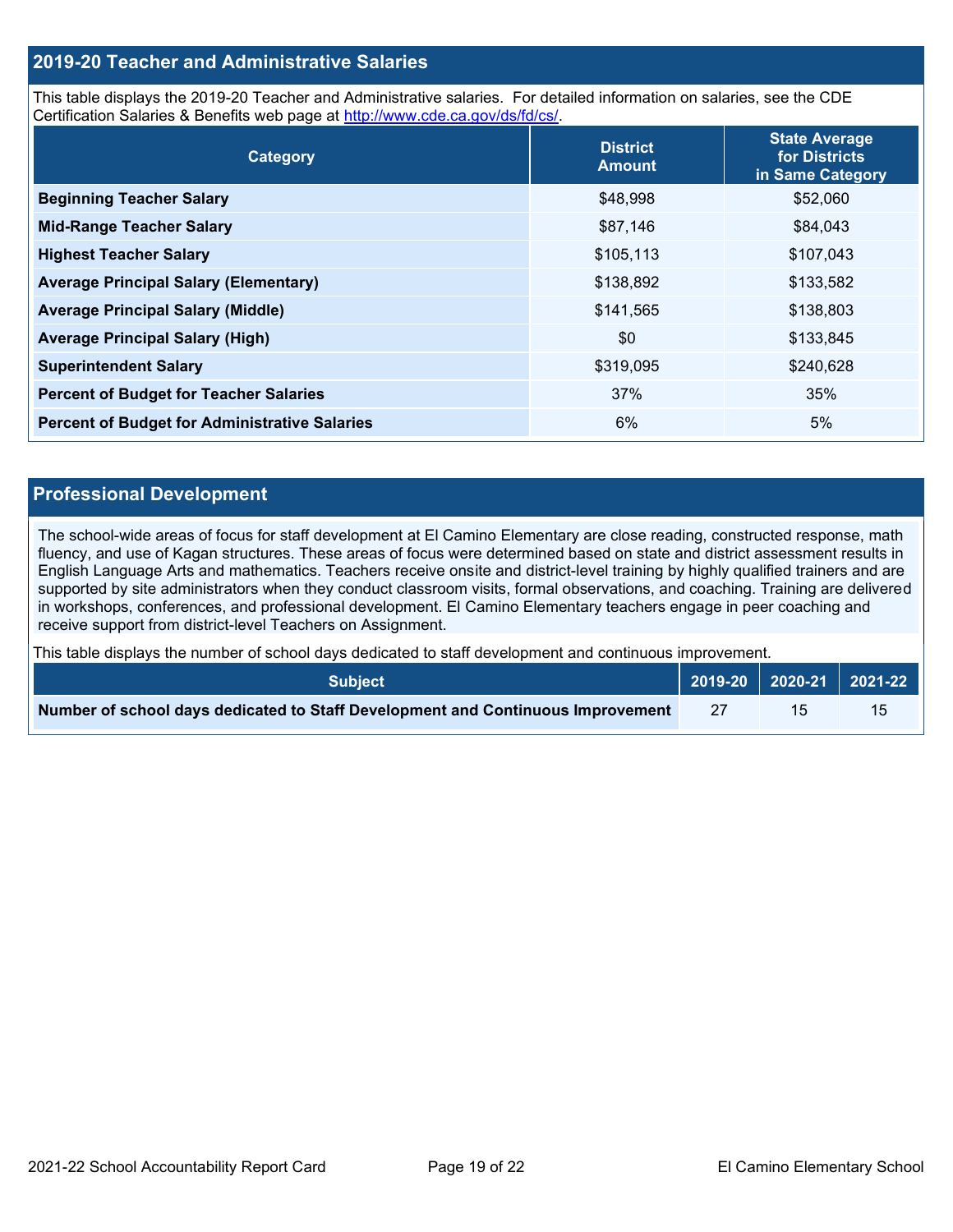# **Ontario-Montclair School District 2020-21 Local Accountability Report Card (LARC) Addendum**

# **Local Accountability Report Card (LARC) Addendum**

**2020-21 Local Accountability Report Card (LARC) Addendum Overview**



On July 14, 2021, the California State Board of Education (SBE) determined that the California Department of Education (CDE) will use the SARC as the mechanism to conduct a one-time data collection of the LEA-level aggregate test results of all school's local assessments administered during the 2020–2021 school year in order to meet the federal Every Students Succeeds Act (ESSA) reporting requirement for the Local Educational Agency Accountability Report Cards (LARCs).

Each local educational agency (LEA) is responsible for preparing and posting their annual LARC in accordance with the federal ESSA. As a courtesy, the CDE prepares and posts the LARCs on behalf of all LEAs.

Only for the 2020–2021 school year and the 2020–2021 LARCs, LEAs are required to report their aggregate local assessments test results at the LEA-level to the CDE by populating the tables below via the SARC. These data will be used to meet the LEAs' federal requirement for their LARCs. Note that it is the responsibility of the school and LEA to ensure that all student privacy and suppression rules are in place when reporting data in Tables 3 and 4 in the Addendum, as applicable.

The tables below are not part of the SBE approved 2020–2021 SARC template but rather are the mechanism by which these required data will be collected from LEAs.

For purposes of the LARC and the following tables, an LEA is defined as a school district, a county office of education, or a direct funded charter school.

| 2021-22 District Contact Information |                                   |  |
|--------------------------------------|-----------------------------------|--|
| <b>District Name</b>                 | Ontario-Montclair School District |  |
| <b>Phone Number</b>                  | $(909)$ 459-2500                  |  |
| Superintendent                       | Dr. James Q. Hammond              |  |
| <b>Email Address</b>                 | info@omsd.net                     |  |
| <b>District Website Address</b>      | https://www.omsd.net              |  |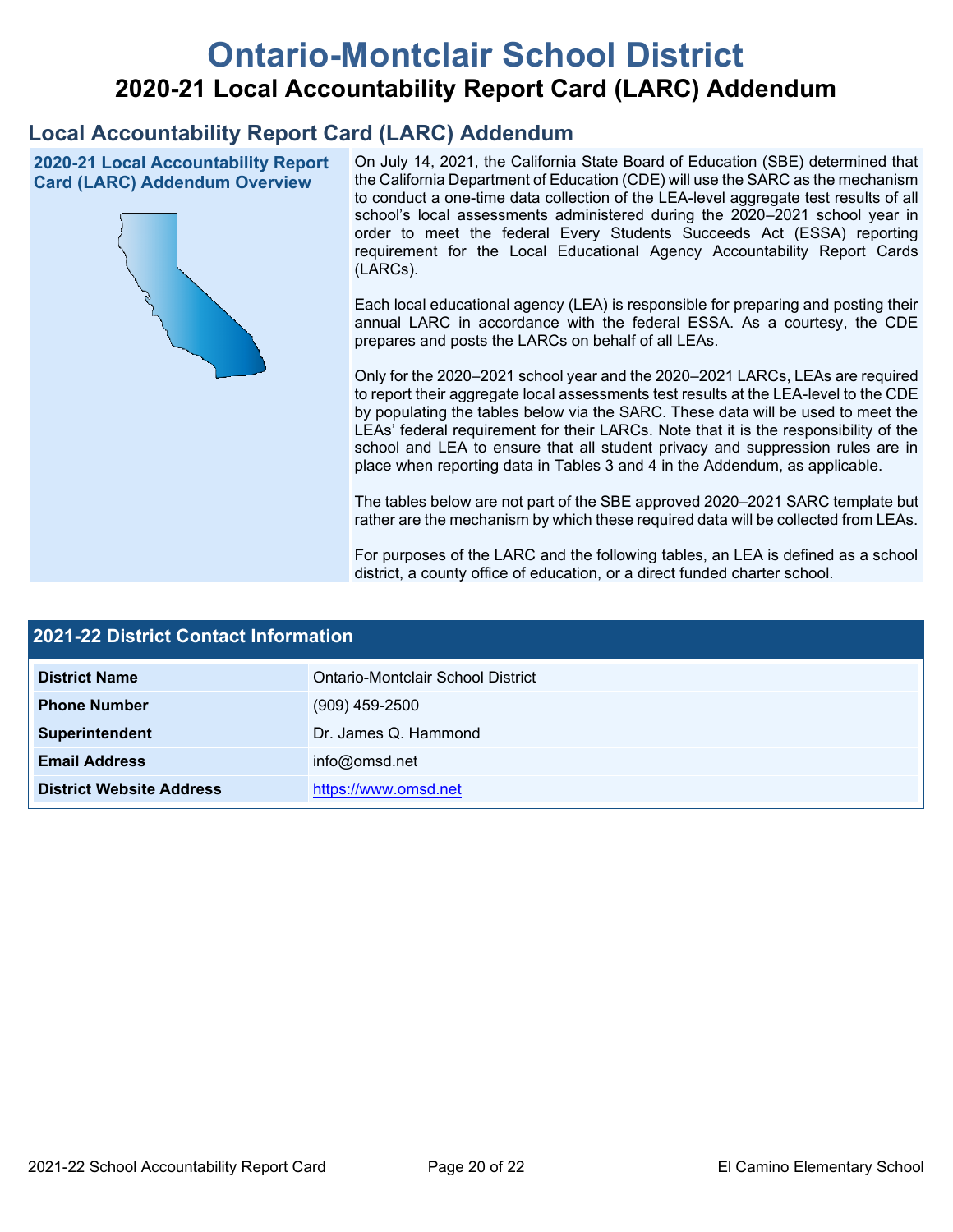# **2020-21 CAASPP Test Results in ELA by Student Group**

This table displays CAASPP test results in ELA by student group for students grades three through eight and grade eleven taking and completing a state-administered assessment. The CDE will populate this table for schools in cases where the school administered the CAASPP assessment. In cases where the school administered a local assessment instead of CAASPP, the CDE will populate this table with "NT" values, meaning this school did not test students using the CAASPP. See the local assessment(s) table for more information.

| <b>CAASPP</b><br><b>Student Groups</b>               | <b>CAASPP</b><br><b>Total</b><br><b>Enrollment</b> | <b>CAASPP</b><br><b>Number</b><br><b>Tested</b> | <b>CAASPP</b><br><b>Percent</b><br><b>Tested</b> | <b>CAASPP</b><br><b>Percent</b><br><b>Not Tested</b> | <b>CAASPP</b><br><b>Percent</b><br>Met or<br><b>Exceeded</b> |
|------------------------------------------------------|----------------------------------------------------|-------------------------------------------------|--------------------------------------------------|------------------------------------------------------|--------------------------------------------------------------|
| <b>All Students</b>                                  | 12994                                              | <b>NT</b>                                       | <b>NT</b>                                        | <b>NT</b>                                            | <b>NT</b>                                                    |
| <b>Female</b>                                        | 6378                                               | <b>NT</b>                                       | <b>NT</b>                                        | <b>NT</b>                                            | <b>NT</b>                                                    |
| <b>Male</b>                                          | 6616                                               | <b>NT</b>                                       | <b>NT</b>                                        | <b>NT</b>                                            | <b>NT</b>                                                    |
| American Indian or Alaska Native                     | 92                                                 | <b>NT</b>                                       | <b>NT</b>                                        | <b>NT</b>                                            | <b>NT</b>                                                    |
| <b>Asian</b>                                         | 257                                                | <b>NT</b>                                       | <b>NT</b>                                        | <b>NT</b>                                            | <b>NT</b>                                                    |
| <b>Black or African American</b>                     | 394                                                | <b>NT</b>                                       | <b>NT</b>                                        | <b>NT</b>                                            | <b>NT</b>                                                    |
| <b>Filipino</b>                                      | 81                                                 | <b>NT</b>                                       | <b>NT</b>                                        | <b>NT</b>                                            | <b>NT</b>                                                    |
| <b>Hispanic or Latino</b>                            | 11629                                              | <b>NT</b>                                       | <b>NT</b>                                        | <b>NT</b>                                            | <b>NT</b>                                                    |
| <b>Native Hawaiian or Pacific Islander</b>           | 31                                                 | <b>NT</b>                                       | <b>NT</b>                                        | <b>NT</b>                                            | <b>NT</b>                                                    |
| <b>Two or More Races</b>                             | 140                                                | <b>NT</b>                                       | <b>NT</b>                                        | <b>NT</b>                                            | <b>NT</b>                                                    |
| <b>White</b>                                         | 370                                                | <b>NT</b>                                       | <b>NT</b>                                        | <b>NT</b>                                            | <b>NT</b>                                                    |
| <b>English Learners</b>                              | 2756                                               | <b>NT</b>                                       | <b>NT</b>                                        | <b>NT</b>                                            | <b>NT</b>                                                    |
| <b>Foster Youth</b>                                  | 73                                                 | <b>NT</b>                                       | <b>NT</b>                                        | <b>NT</b>                                            | <b>NT</b>                                                    |
| <b>Homeless</b>                                      | 2320                                               | <b>NT</b>                                       | <b>NT</b>                                        | <b>NT</b>                                            | <b>NT</b>                                                    |
| <b>Military</b>                                      | $\mathbf 0$                                        | $\mathbf 0$                                     | $\mathbf 0$                                      | $\mathbf 0$                                          | 0                                                            |
| <b>Socioeconomically Disadvantaged</b>               | 11552                                              | <b>NT</b>                                       | <b>NT</b>                                        | <b>NT</b>                                            | <b>NT</b>                                                    |
| <b>Students Receiving Migrant Education Services</b> | 0                                                  | $\mathbf 0$                                     | $\mathbf{0}$                                     | $\mathbf 0$                                          | 0                                                            |
| <b>Students with Disabilities</b>                    | 1919                                               | <b>NT</b>                                       | <b>NT</b>                                        | <b>NT</b>                                            | <b>NT</b>                                                    |